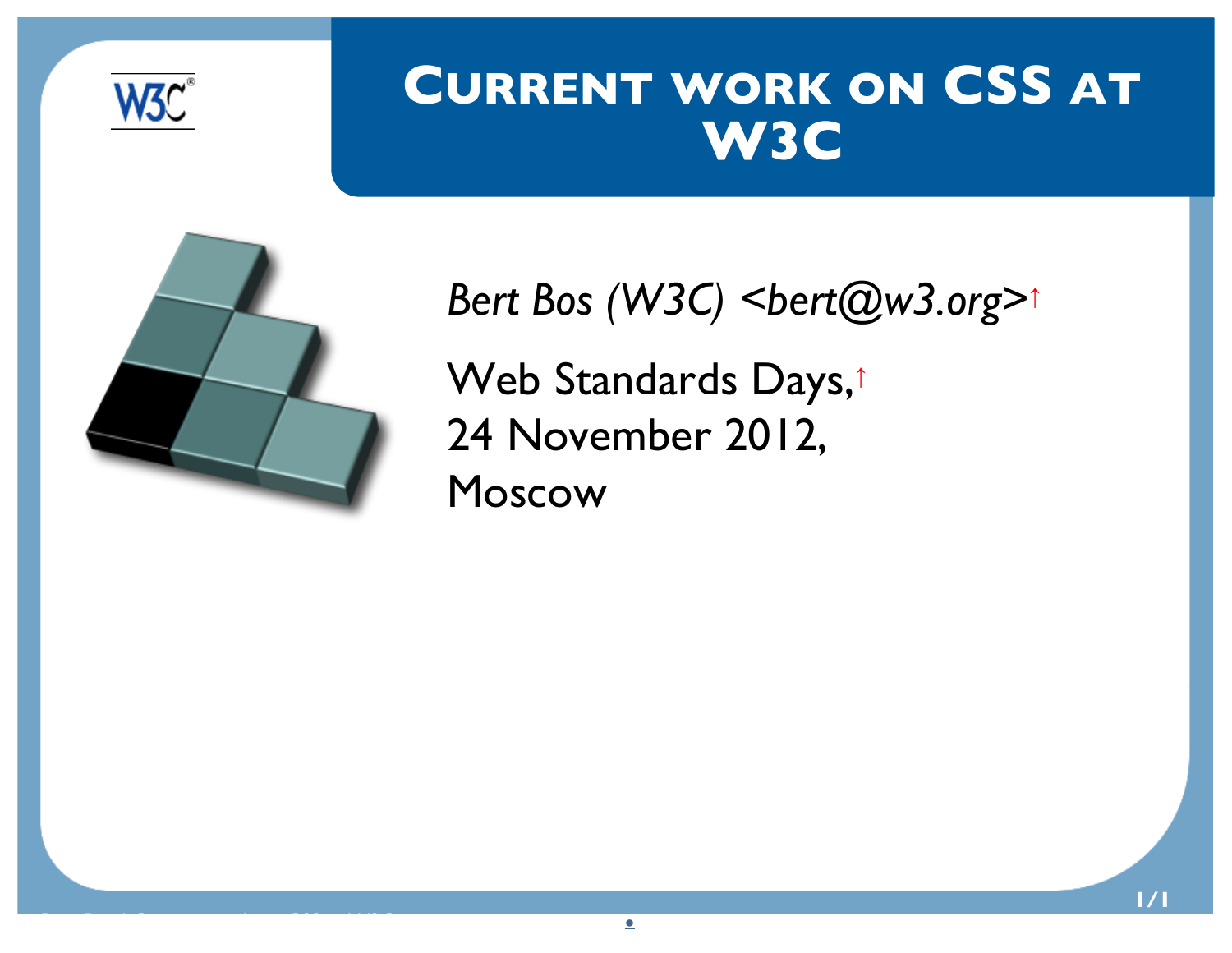

<span id="page-1-0"></span>This talk:

- 1. About W3C  $&$  me
- 2. About CSS
- 3. Examples of current work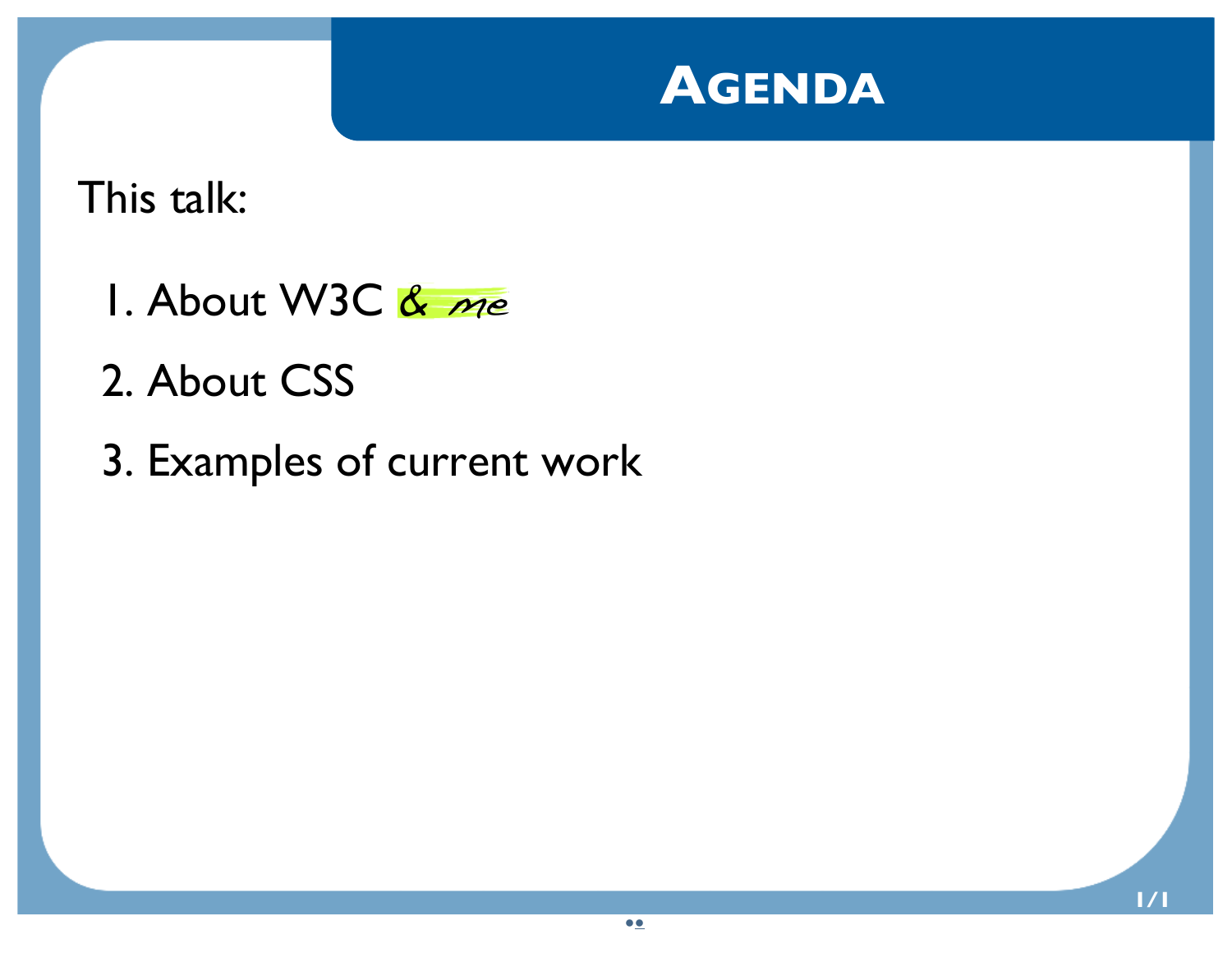<span id="page-2-0"></span>



#### *Part 1 – About W3C*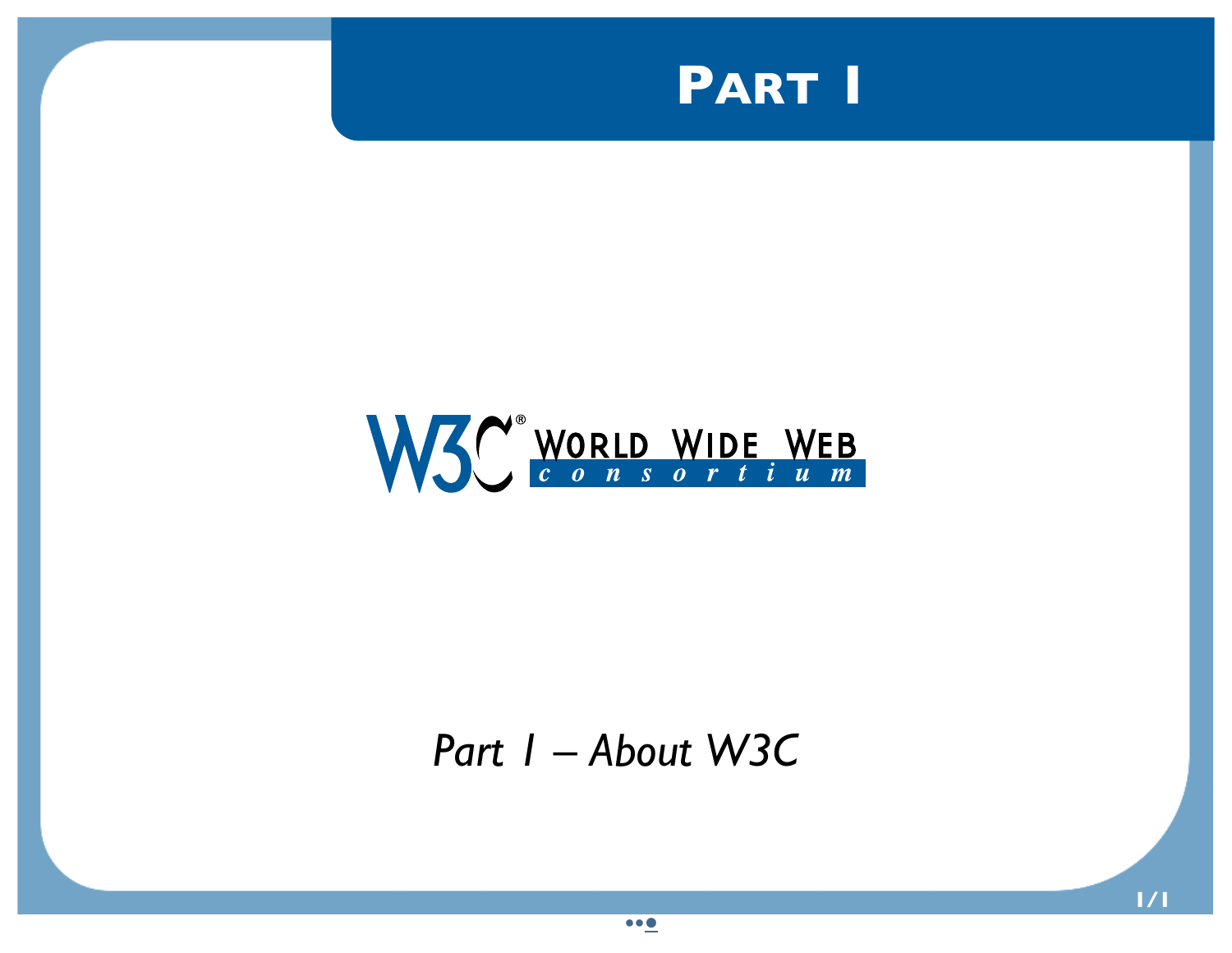## <span id="page-3-0"></span>**WHERE I WORK**

W3C (World Wide Web Consortium) is a Standards Organization organized as a Consortium

Its standards are called W3C Recommendations

They are made by Working Groups

HTML, CSS, SVG, RDF, PNG, MathML, XML, WCAG, EXI…

Founded 1994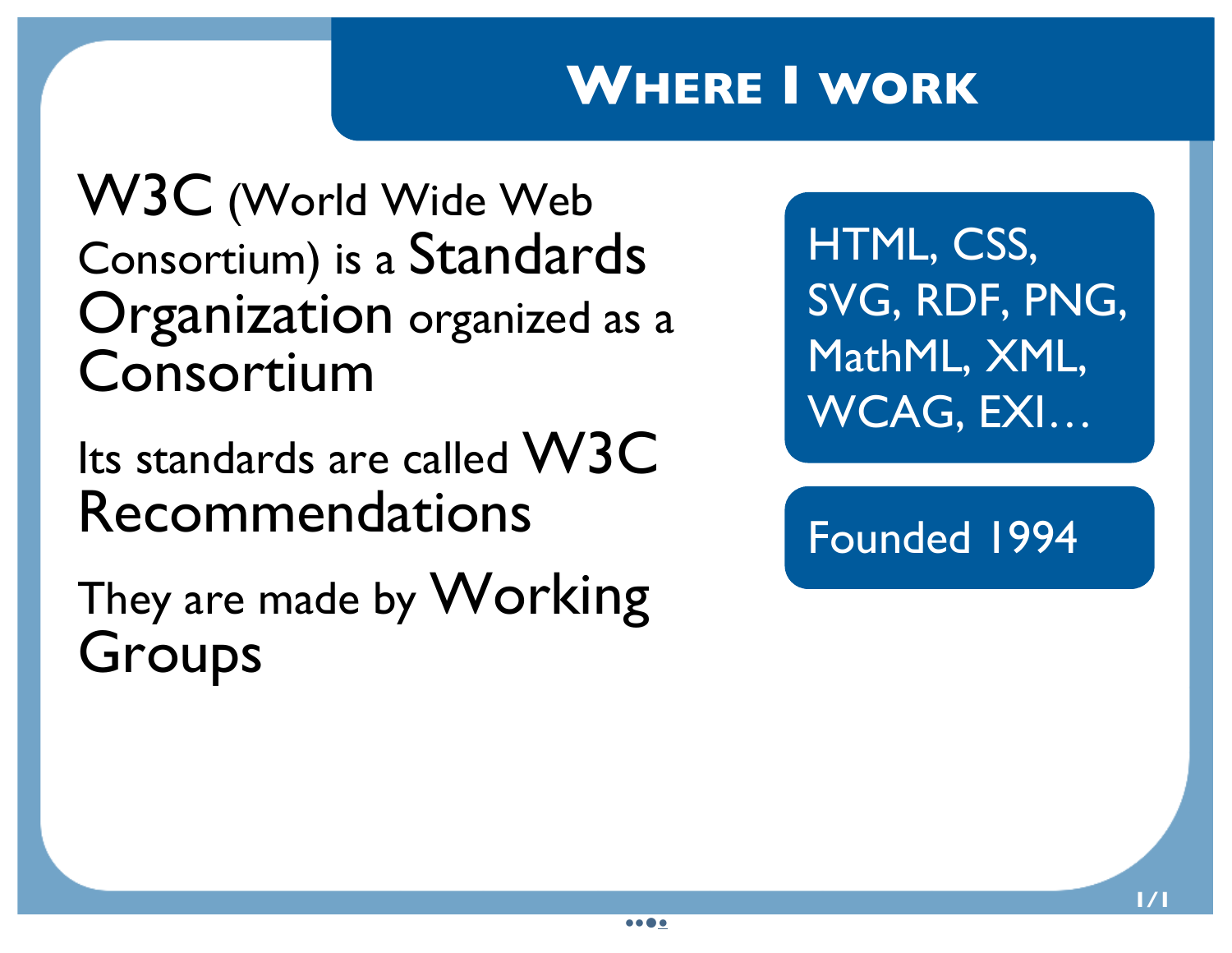## <span id="page-4-0"></span>**W3C STRUCTURE**



Director: Tim Berners-Lee

- **Offices**
- **Members**
- **Public**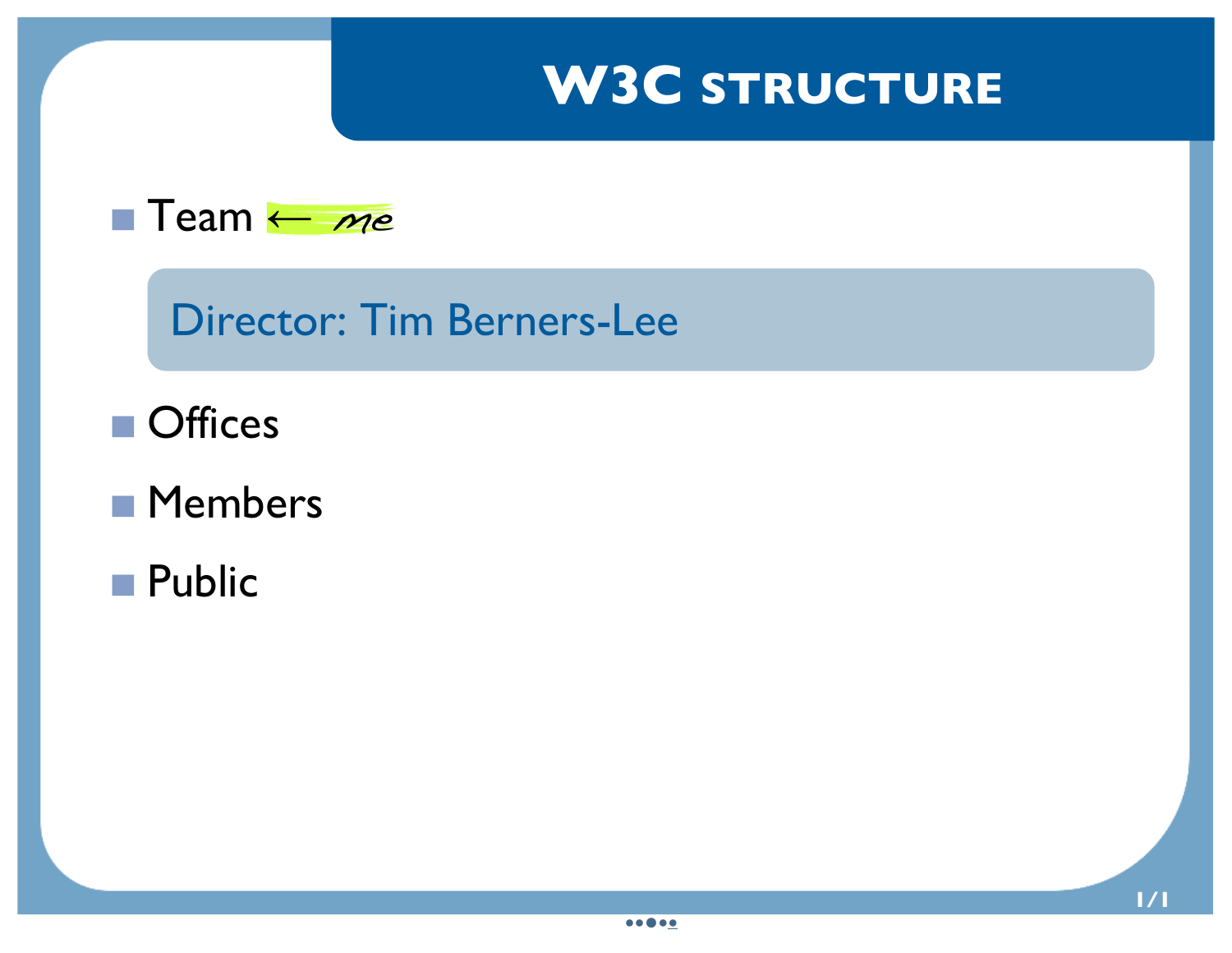#### **W3C TEAM**

## <span id="page-5-0"></span>73

#### **Hosts**

- France Sophia-Antipolis (ERCIM) ← me  $\frac{43.6145}{7.0695}$  $\frac{43.6145}{7.0695}$  $\frac{43.6145}{7.0695}$  $\frac{43.6145}{7.0695}$  $\frac{43.6145}{7.0695}$
- USA Cambridge, MA (MIT)
- Japan Tokyo (Keio Univ.)
- ... and colleagues all over the world
- Technical, administrative/management, systems support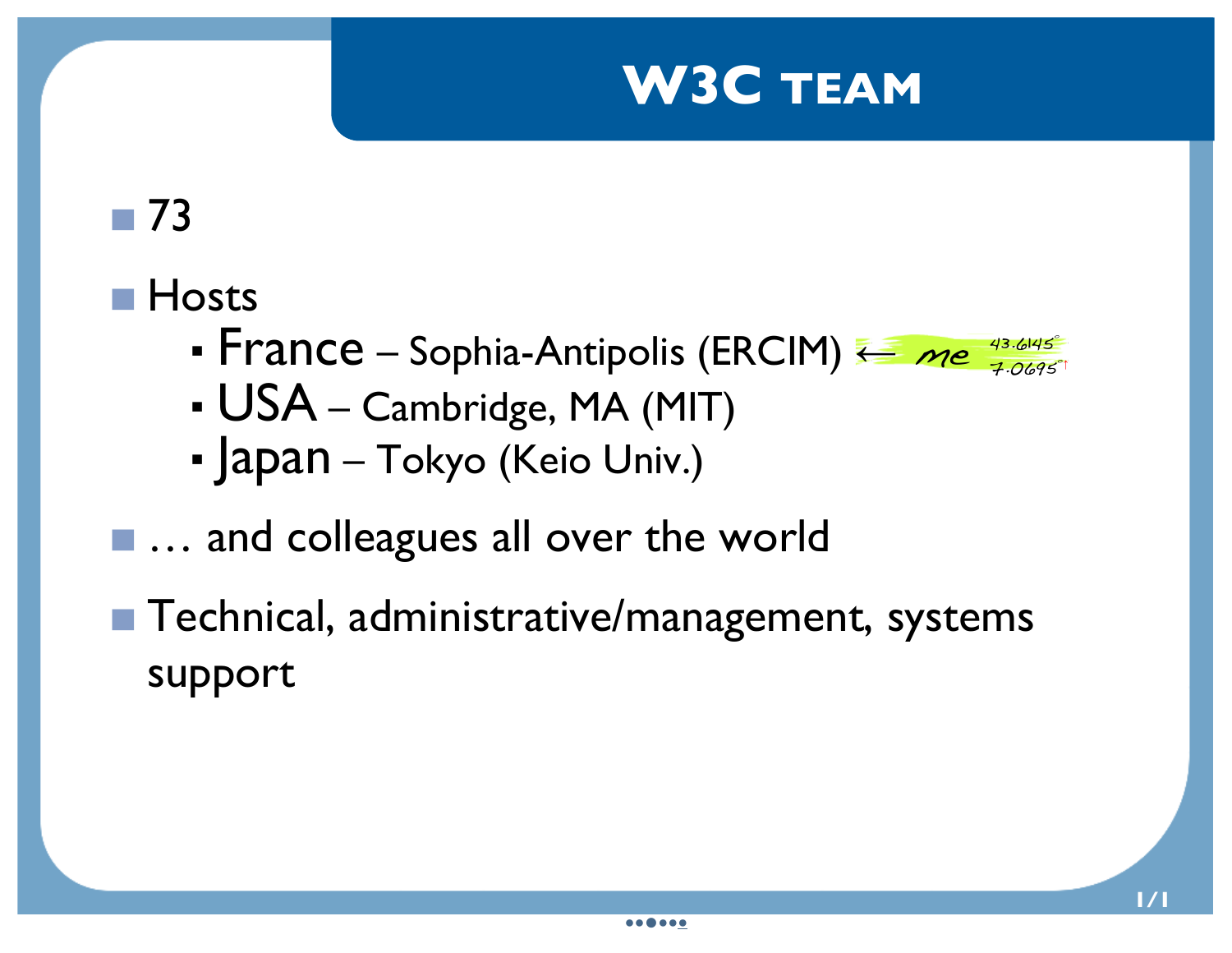#### **W3C MEMBERS**

<span id="page-6-0"></span>

…

#### **Companies**

▪ computer, telecom, documents, finance, healthcare…

**Universities** 

**Research laboratories** 

Government departments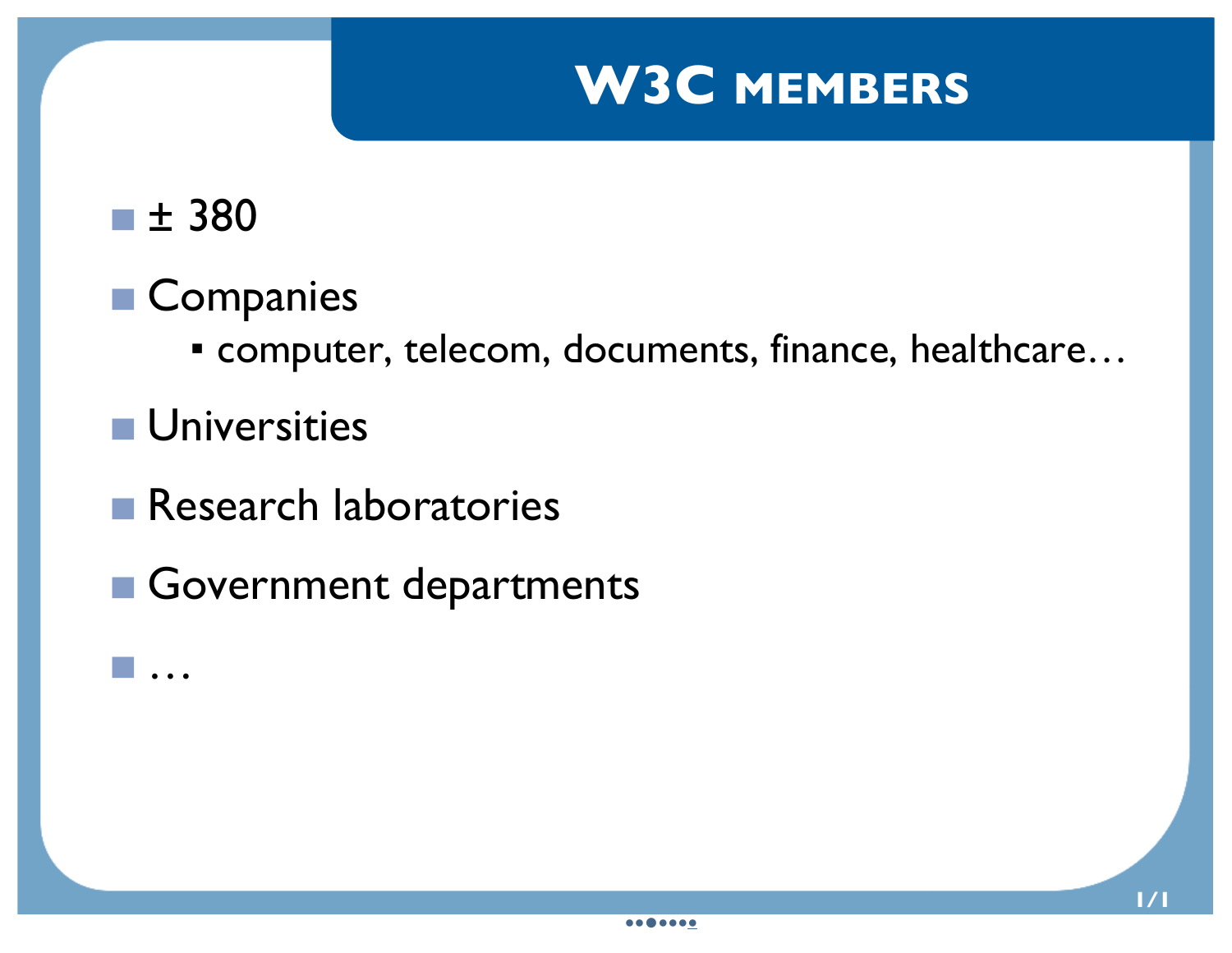#### **PUBLIC**

<span id="page-7-0"></span>W3C is a forum for users and implementers, as well as a source of information

**Mailing lists** 

- **· one or more for each WG**
- **N** Workshops, seminars, tutorials…
- [Community & Business Groups](http://www.w3.org/community/)<sup>↑</sup>
- [Main Web site](http://www.w3.org/)↑
- [WebPlatform.org](http://webplatform.org)↑

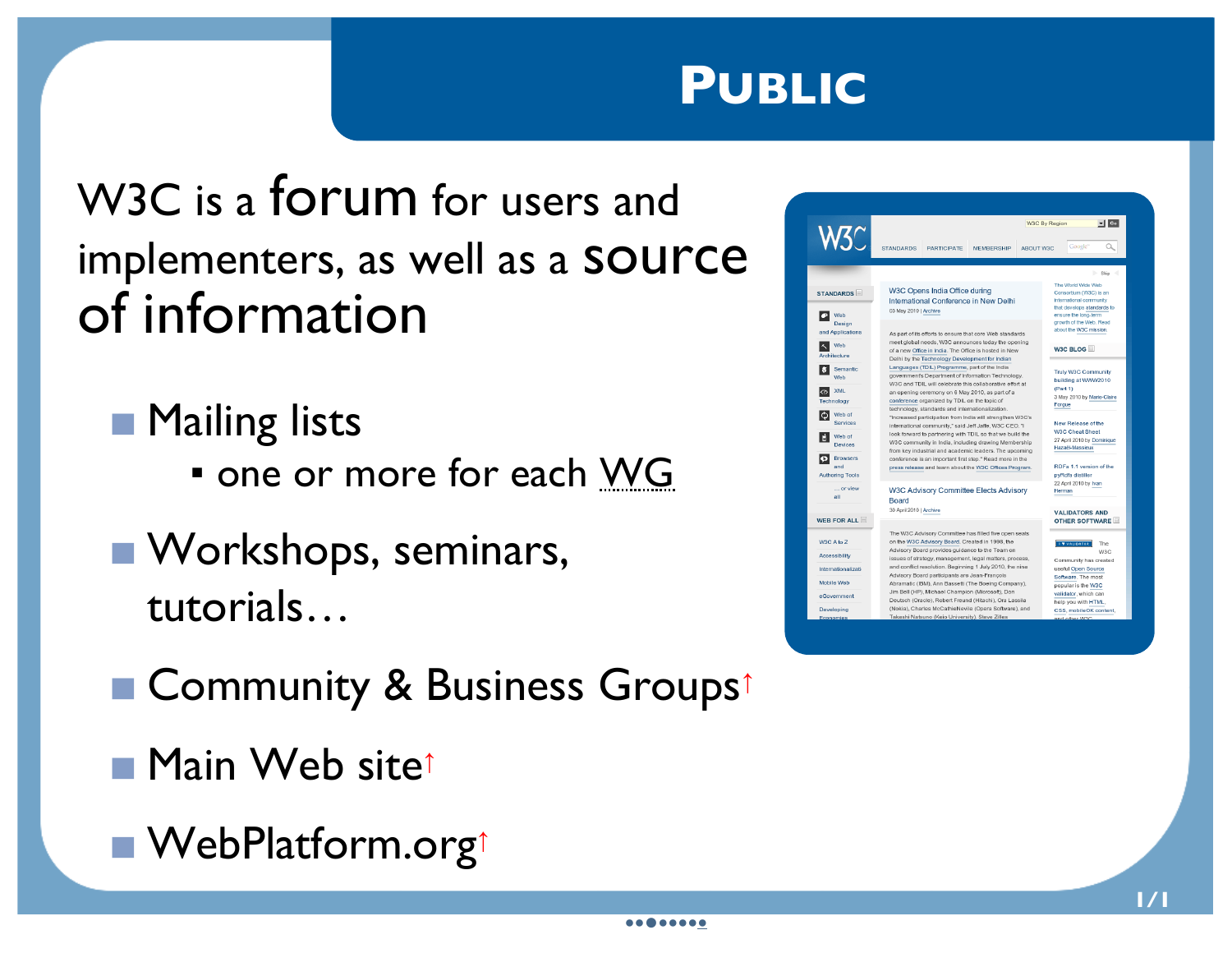#### <span id="page-8-0"></span>**STANDARDIZATION PROCESS**



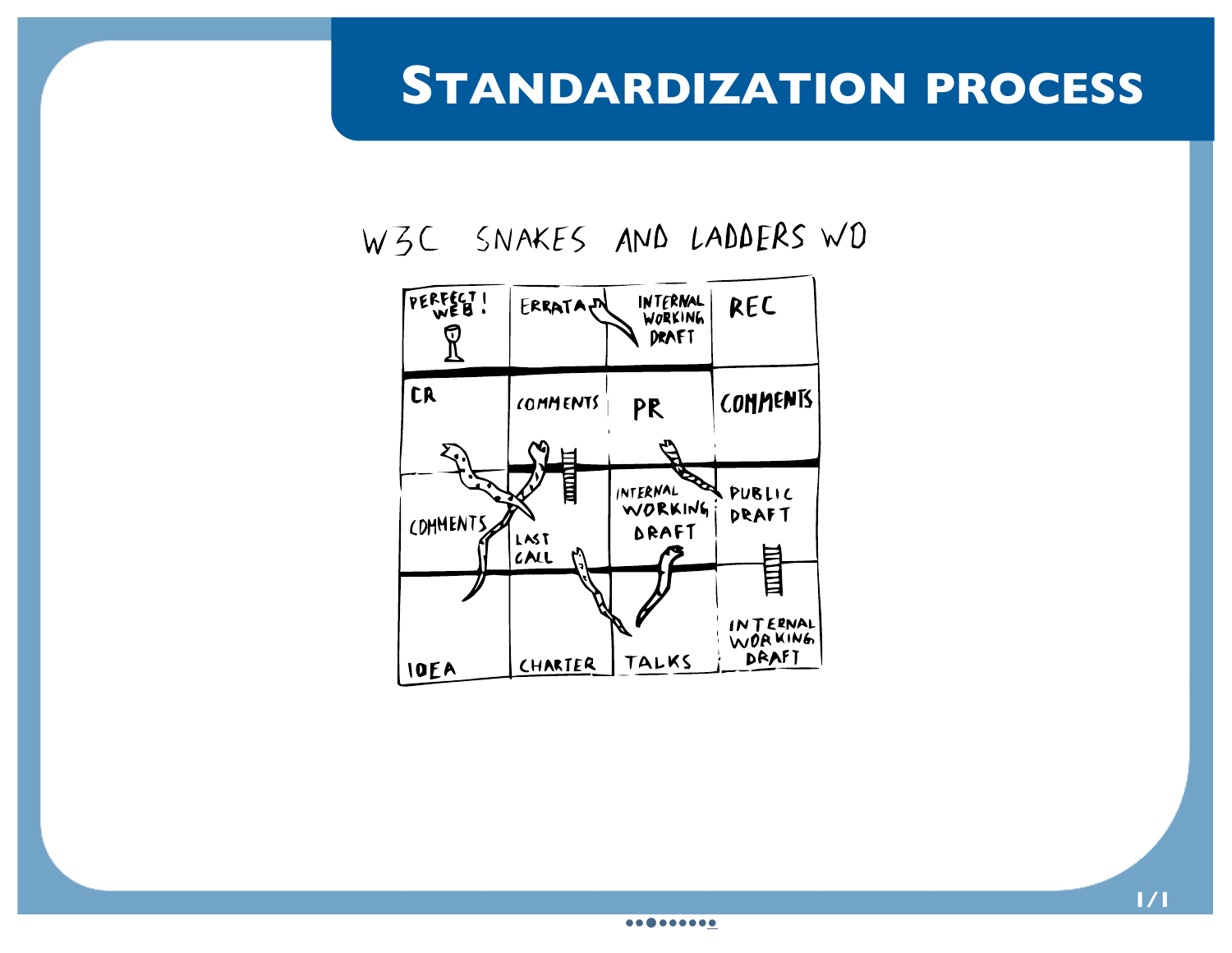#### <span id="page-9-0"></span>**WORKING GROUPS, ETC.**

## **N** Working Groups

- **HTML WG**
- CSS WG <sup>←</sup> me
- XML Core WG
- ... ±40 more
- **Interest Groups**
- Coordination Groups

Communications:

mailing lists, teleconferences, face-to-face

**Technical Plenary**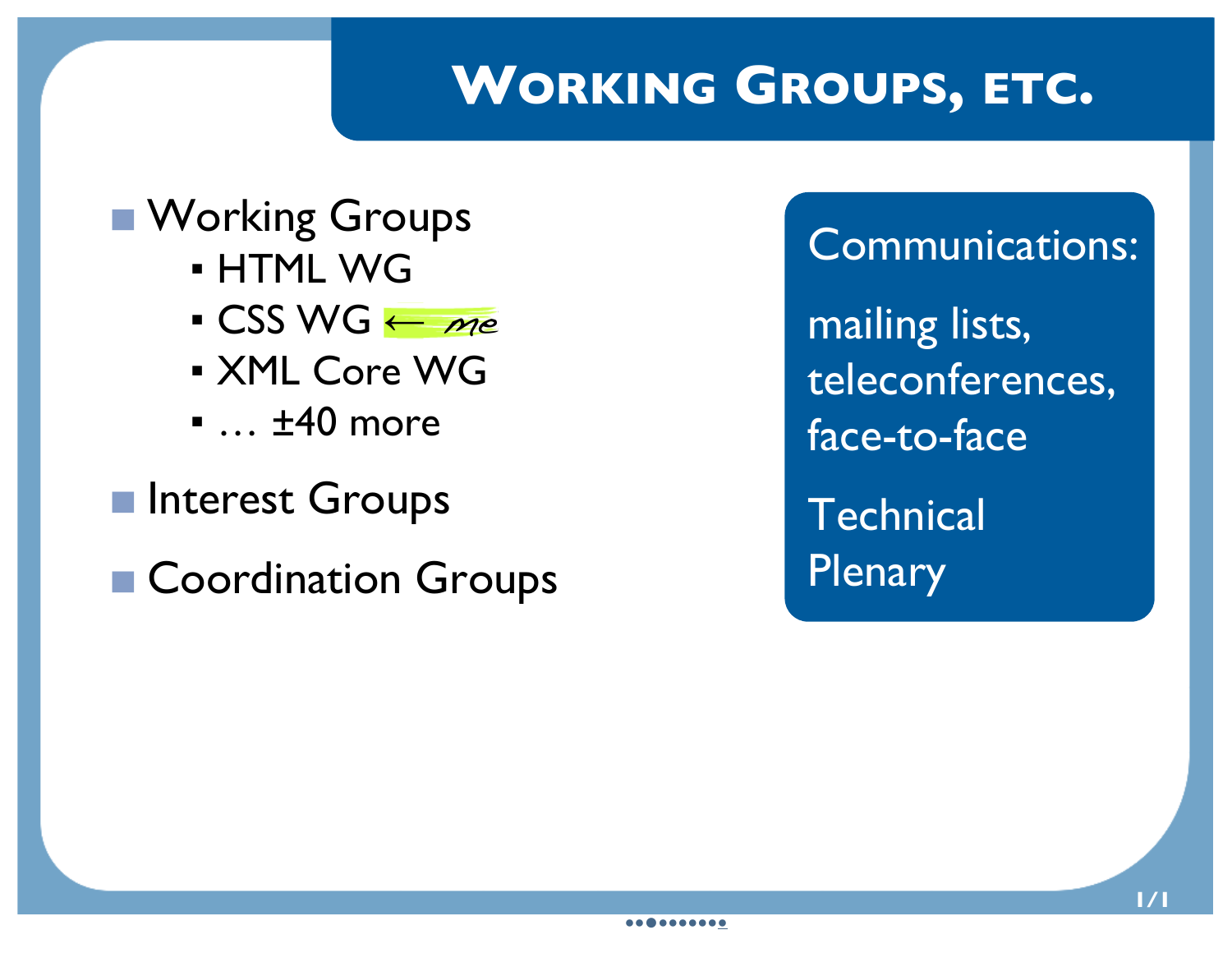#### **LIAISONS**

#### <span id="page-10-0"></span>IETF, ISO, Open Mobile Alliance, ICTSB/ICTSR (Europe), ETSI, ITU, IDPF, etc.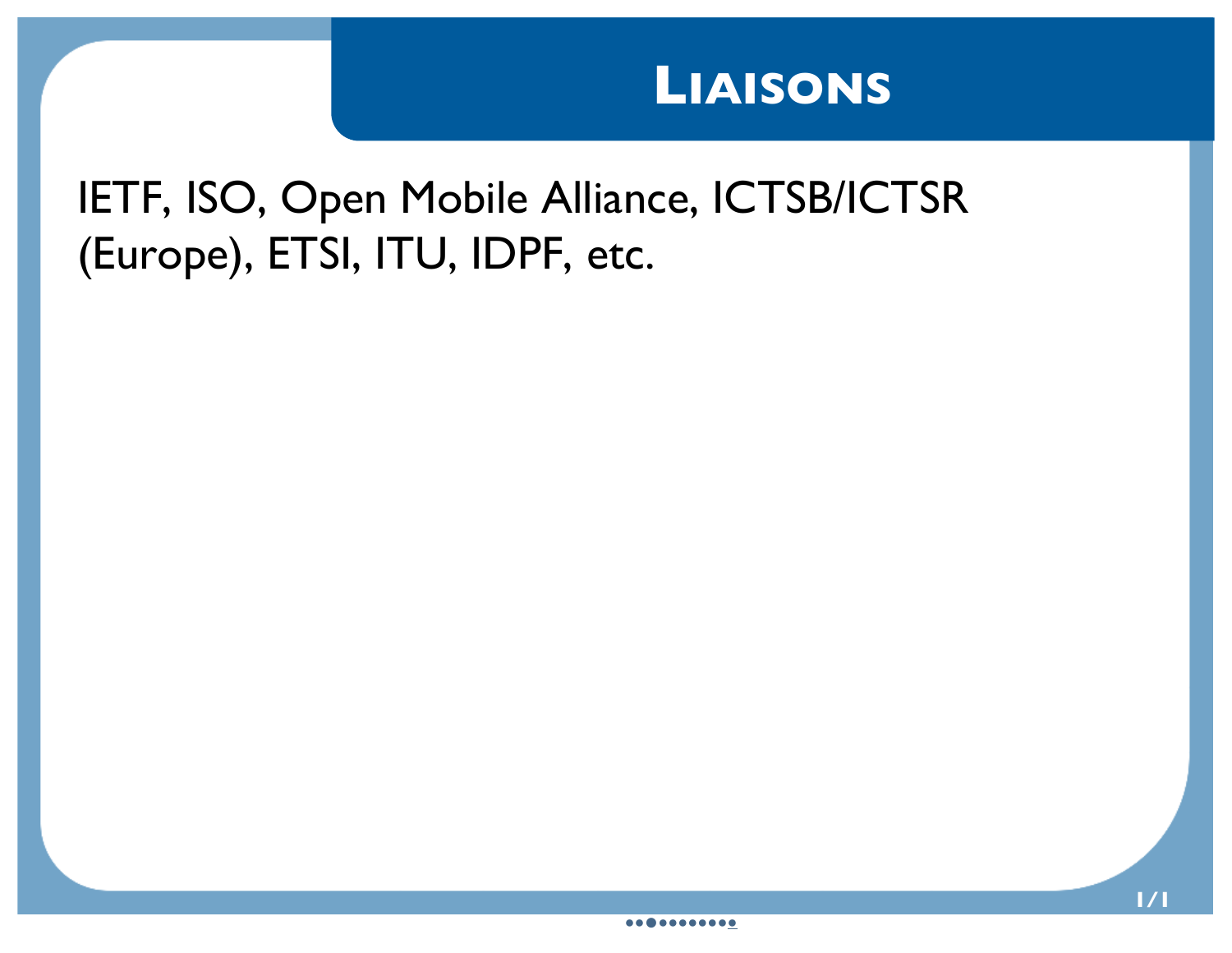## <span id="page-11-0"></span>**COPYRIGHTS & PATENTS**

Copyright:

 $\blacksquare$  Specifications – free to copy, not allowed to modify ■ Software – Open Source (free to copy and modify)

Patents:

■ Royalty Free…

■ ... as far as in our power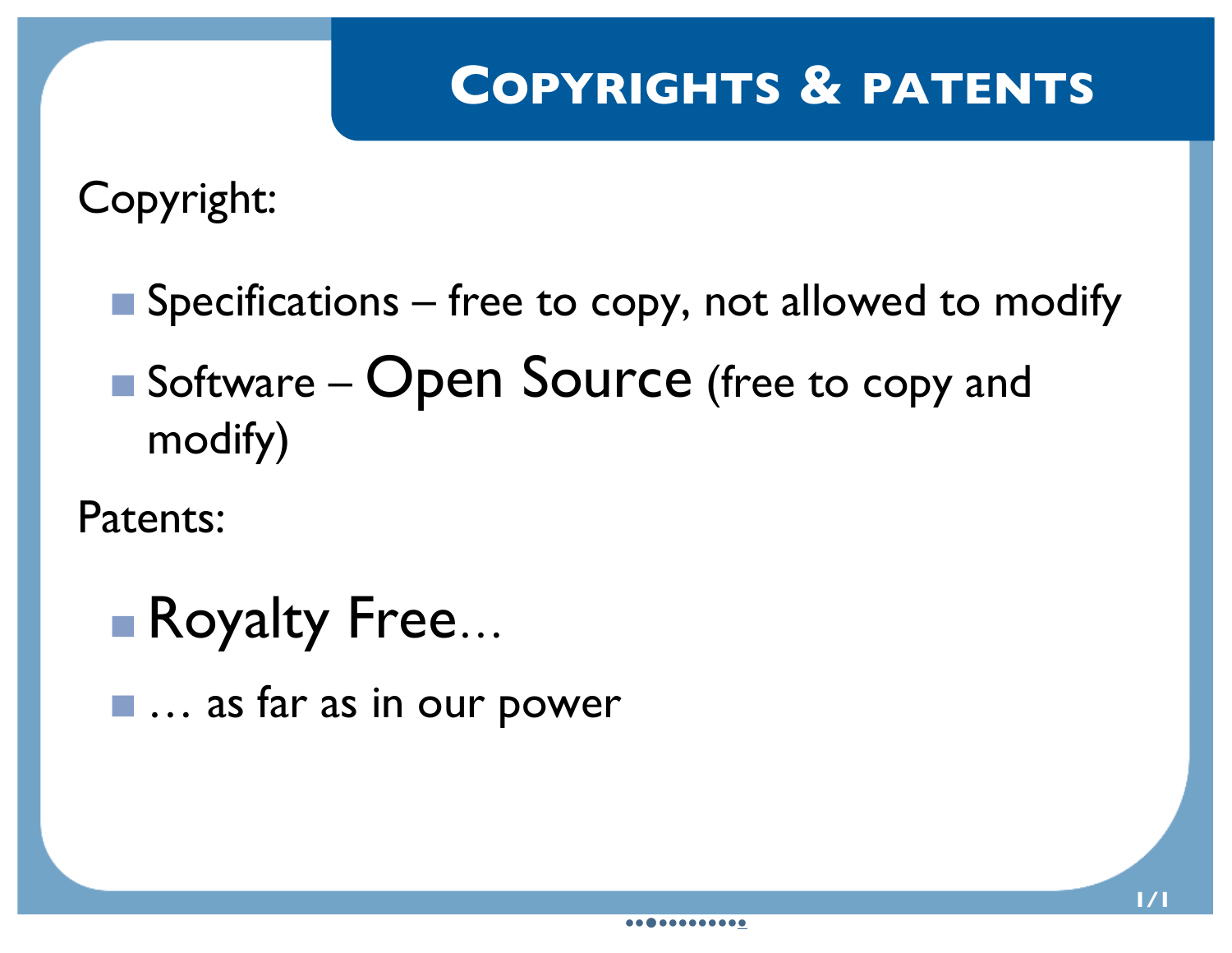

*[↑](communication.svg)*

<span id="page-12-0"></span>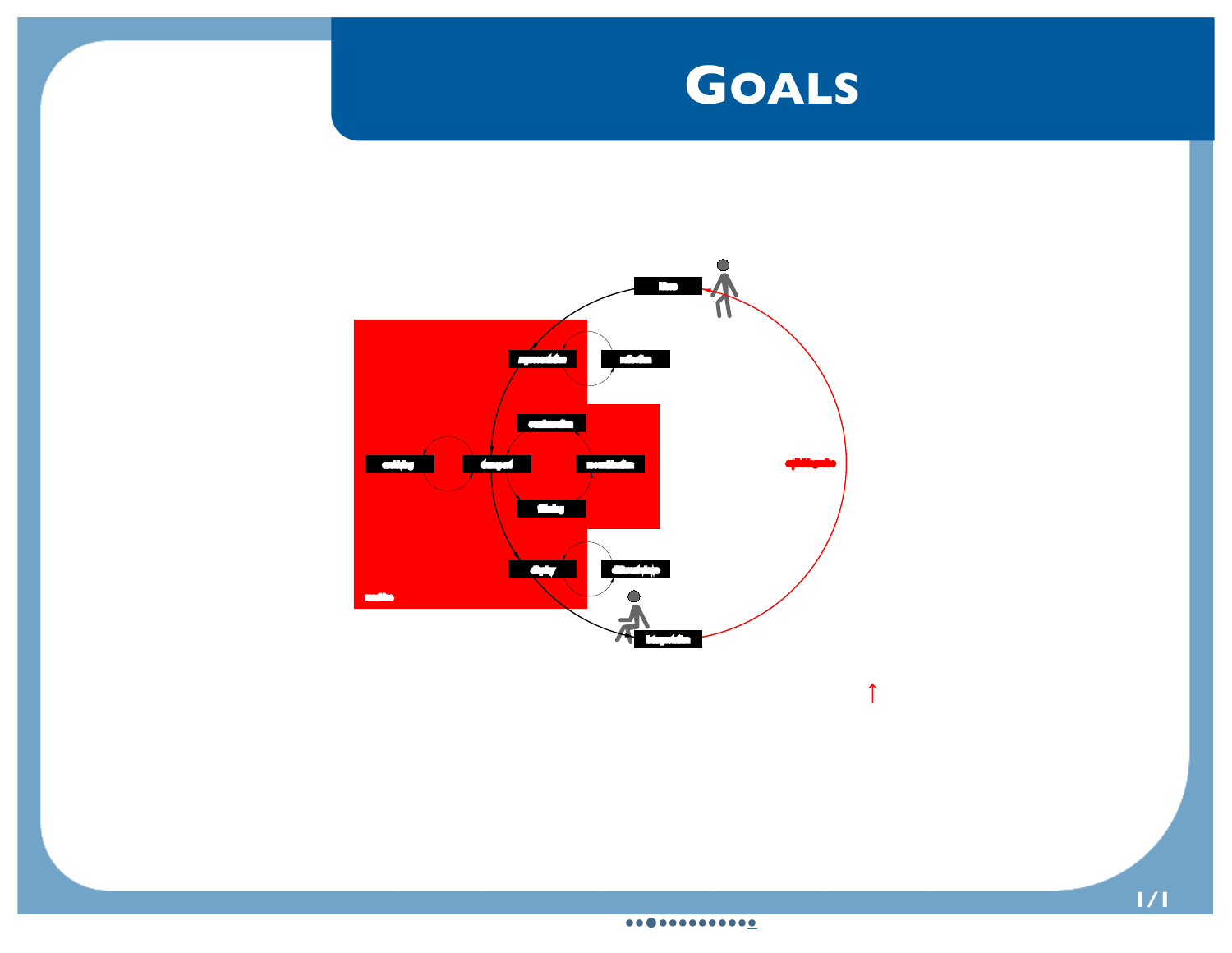#### <span id="page-13-0"></span>**VISION AND PRINCIPLES**

- For all (ally, il 8n)
- On everything (devices)
- Semantic Web (reusable)
- $\blacksquare$  Trust (privacy, security)
- Symmetric (read & write)
- Maintainable, durable, stable
- **Modular, extensible**
- **Easy to learn, to** implement
- Efficient, robust
- Backward compatible

…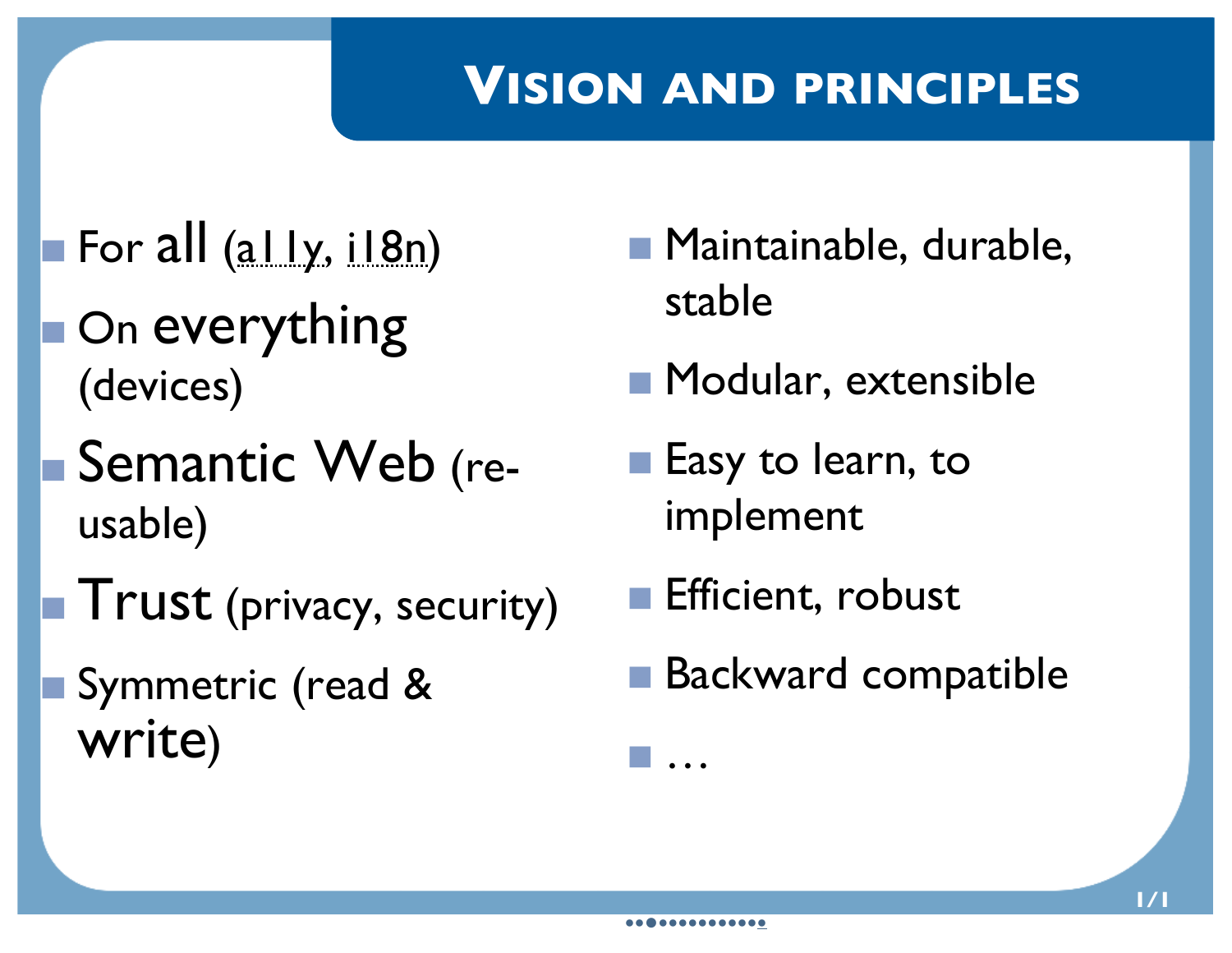#### <span id="page-14-0"></span>**TESTING VS FLEXIBILITY**

## Many implementations ⇒ difficult to change

No implementations  $\Rightarrow$  not sure the specification works

## Two implementations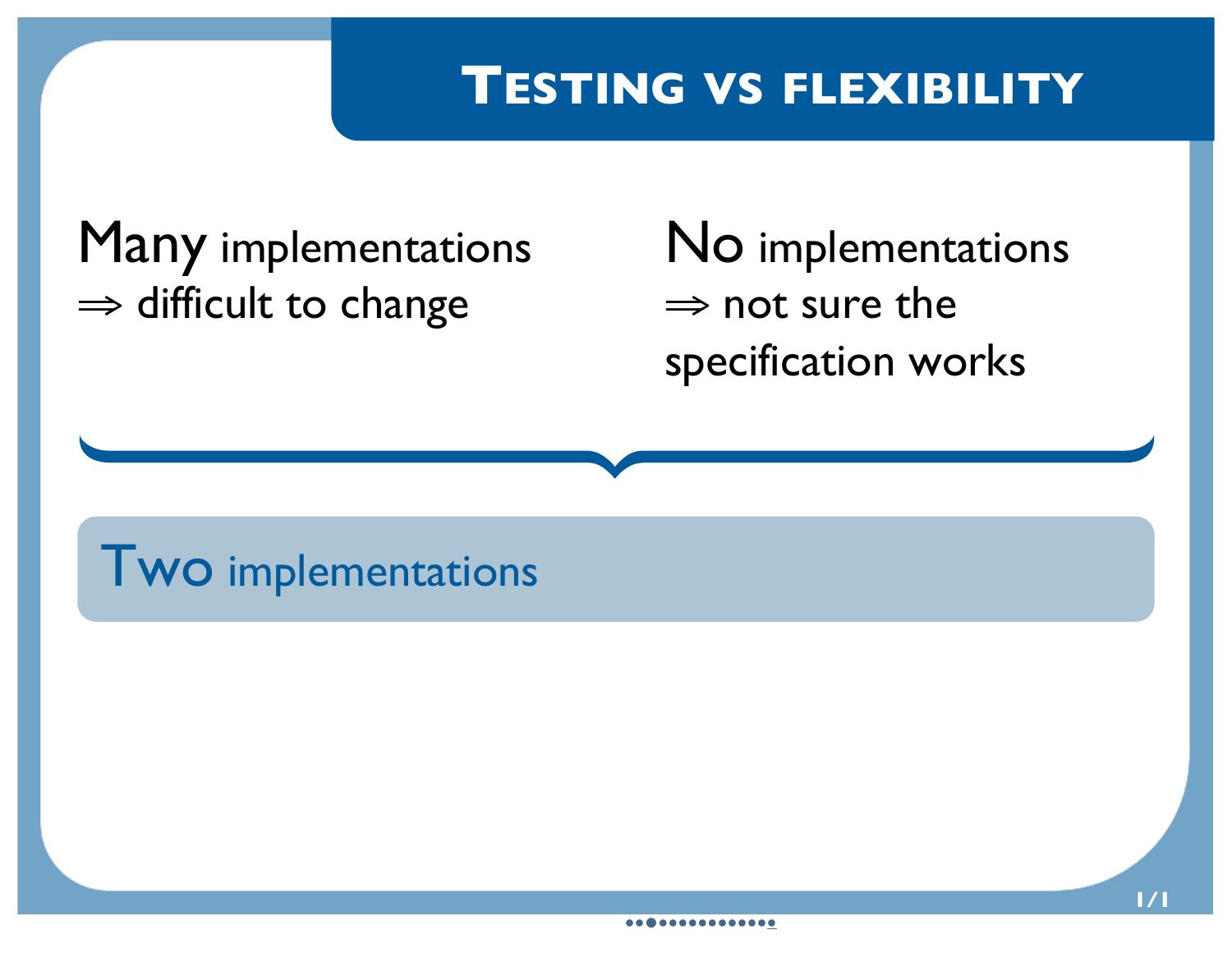## **PART 2**

<span id="page-15-0"></span>

#### *Part 2 – About CSS*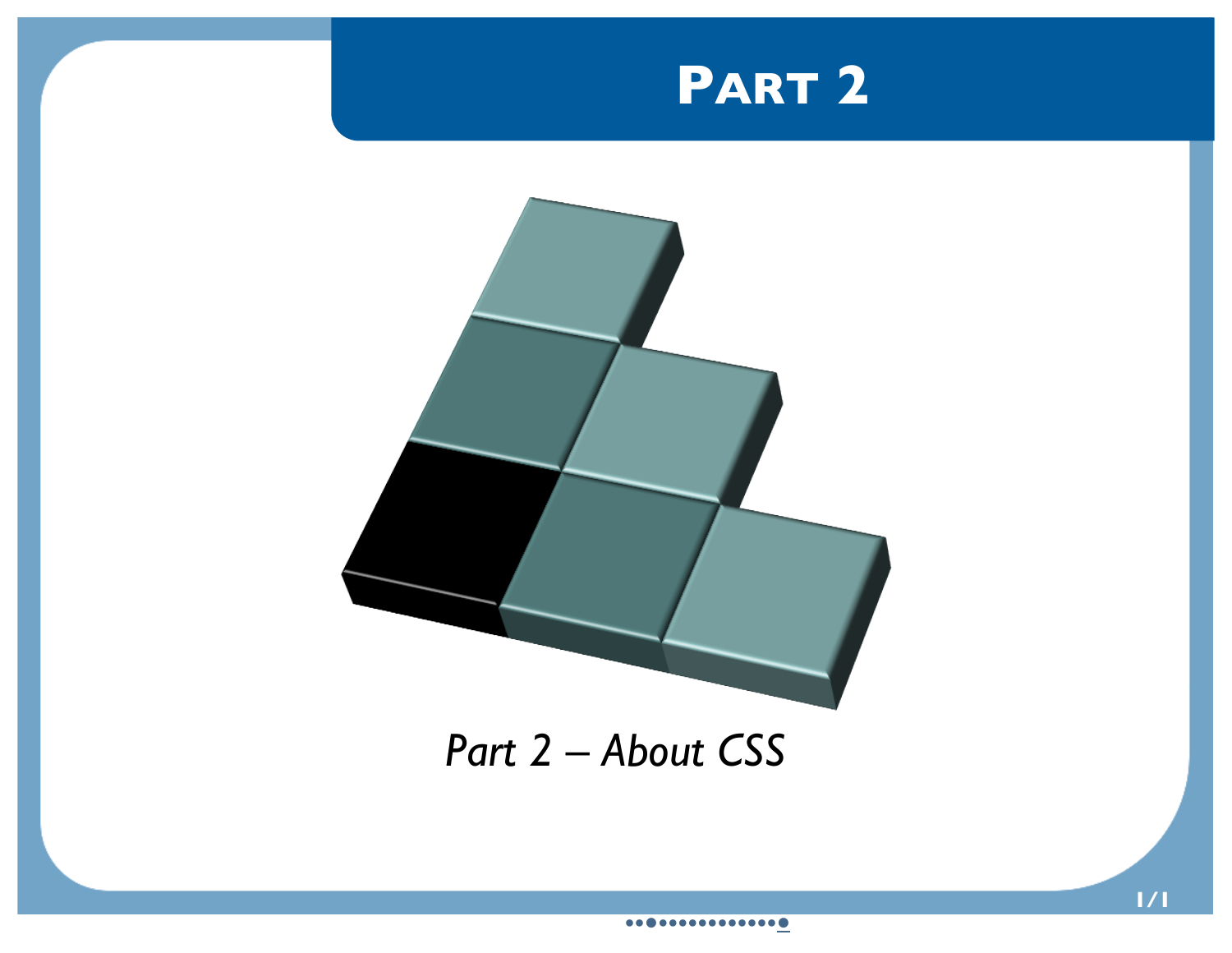#### <span id="page-16-0"></span>**CSS USAGE GROWTH**



#### *CSS usage has grown from 68% of all Web pages in 2006 to 80% now.*

*(Error margin unknown. Based on sampling HTML only, no SVG or XML.)*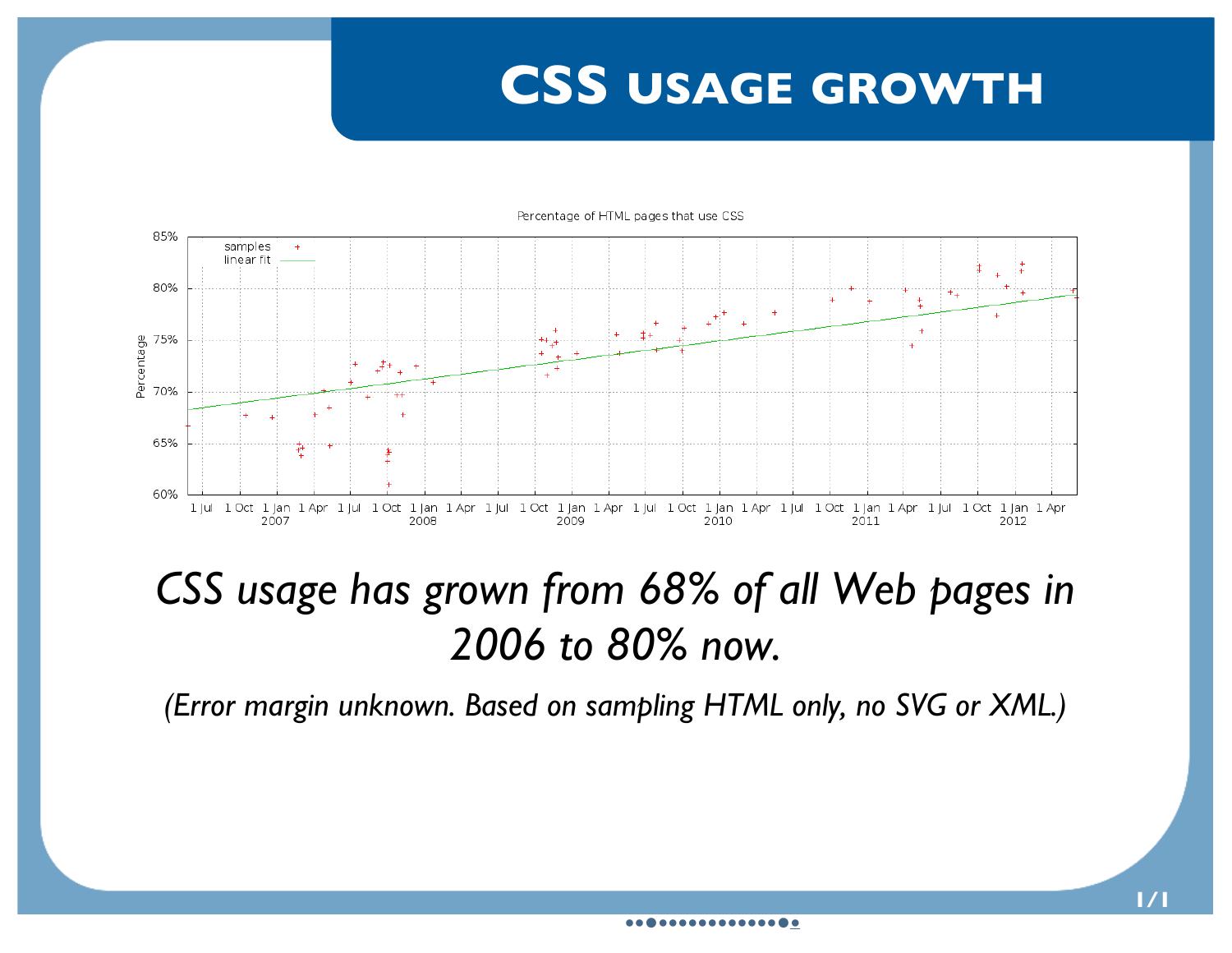## <span id="page-17-0"></span>**CSS STRUCTURE – FEATURES**

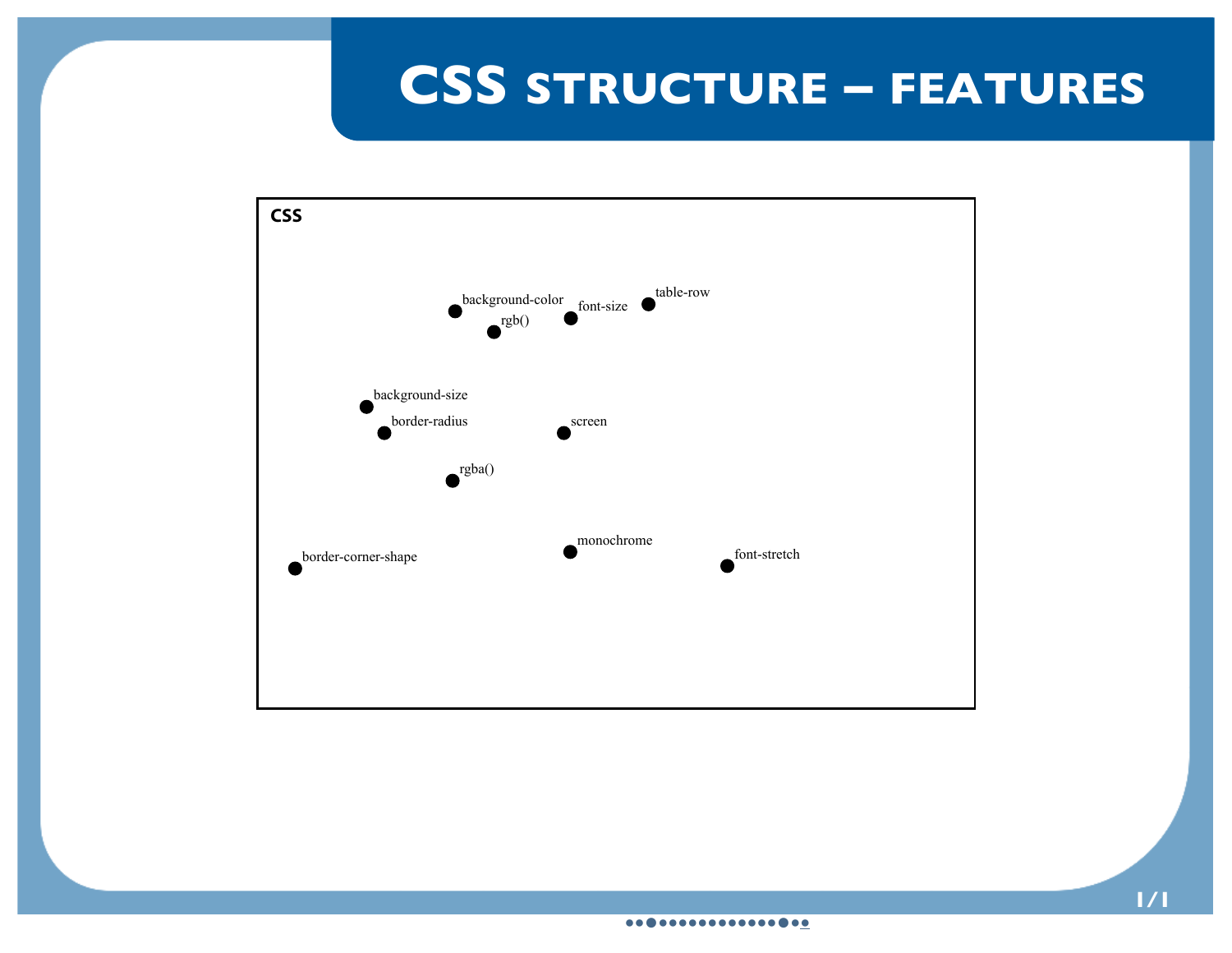#### <span id="page-18-0"></span>**CSS STRUCTURE – LEVELS**

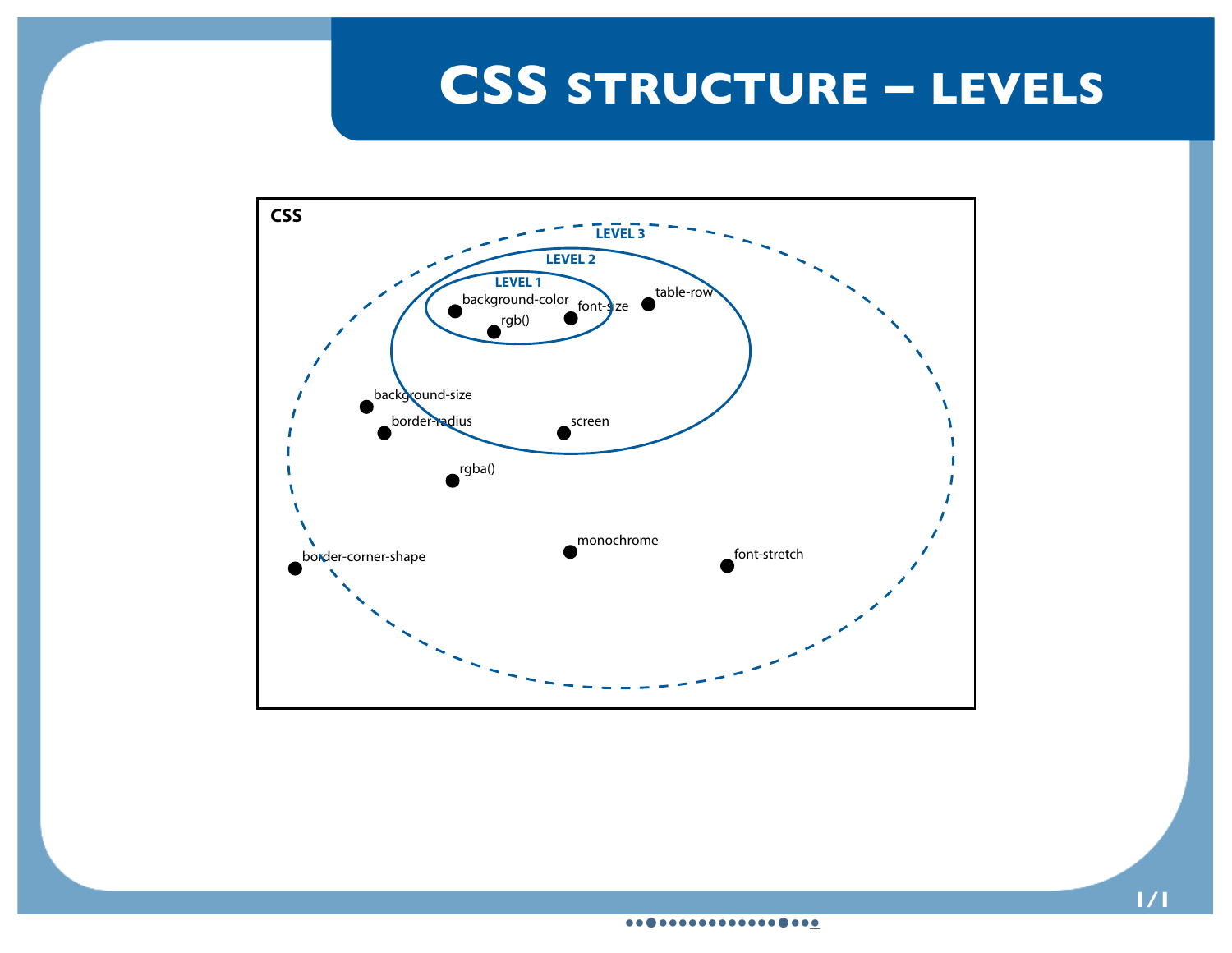## <span id="page-19-0"></span>**CSS STRUCTURE – MODULES**

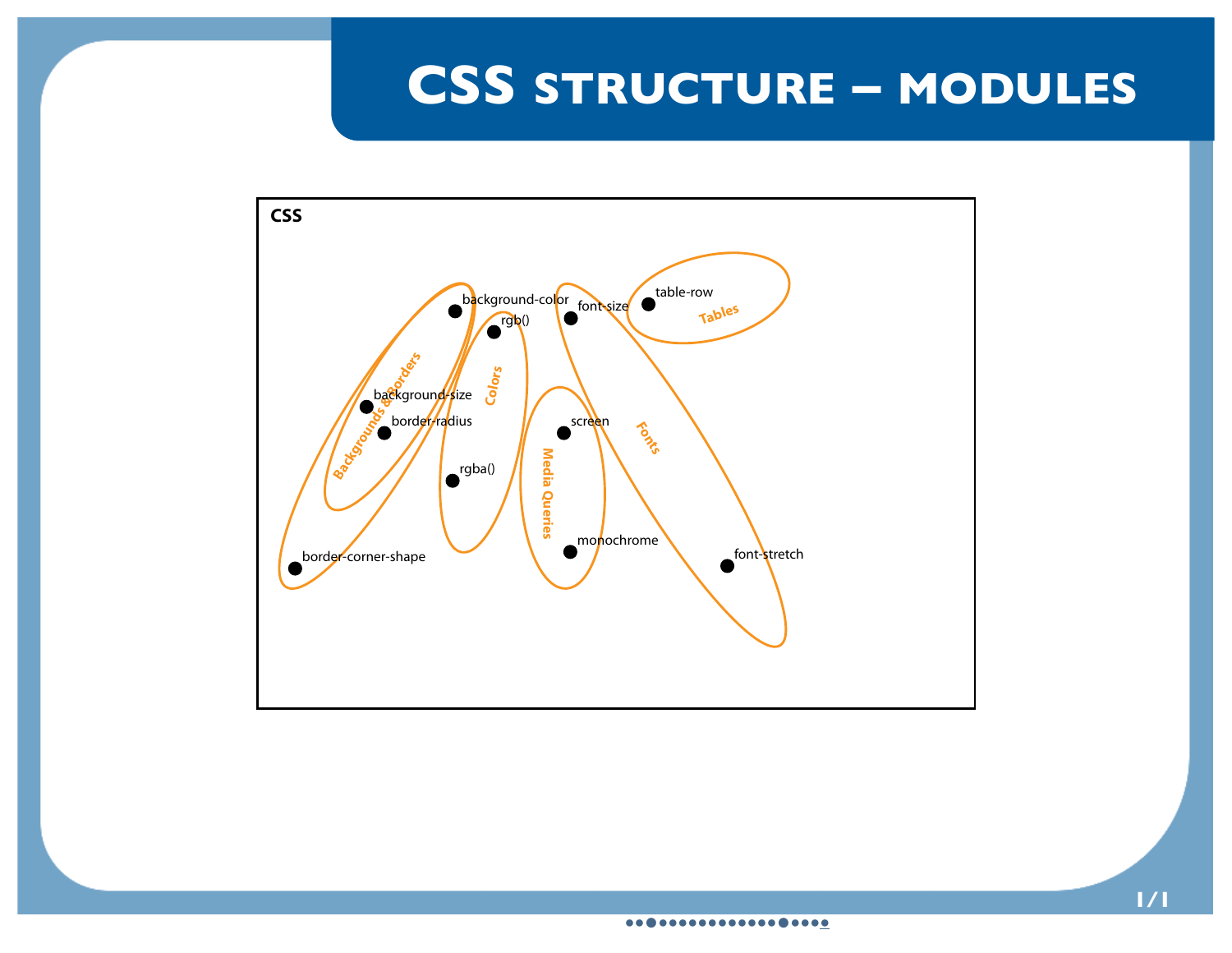## <span id="page-20-0"></span>**CSS STRUCTURE – SNAPSHOT 1**

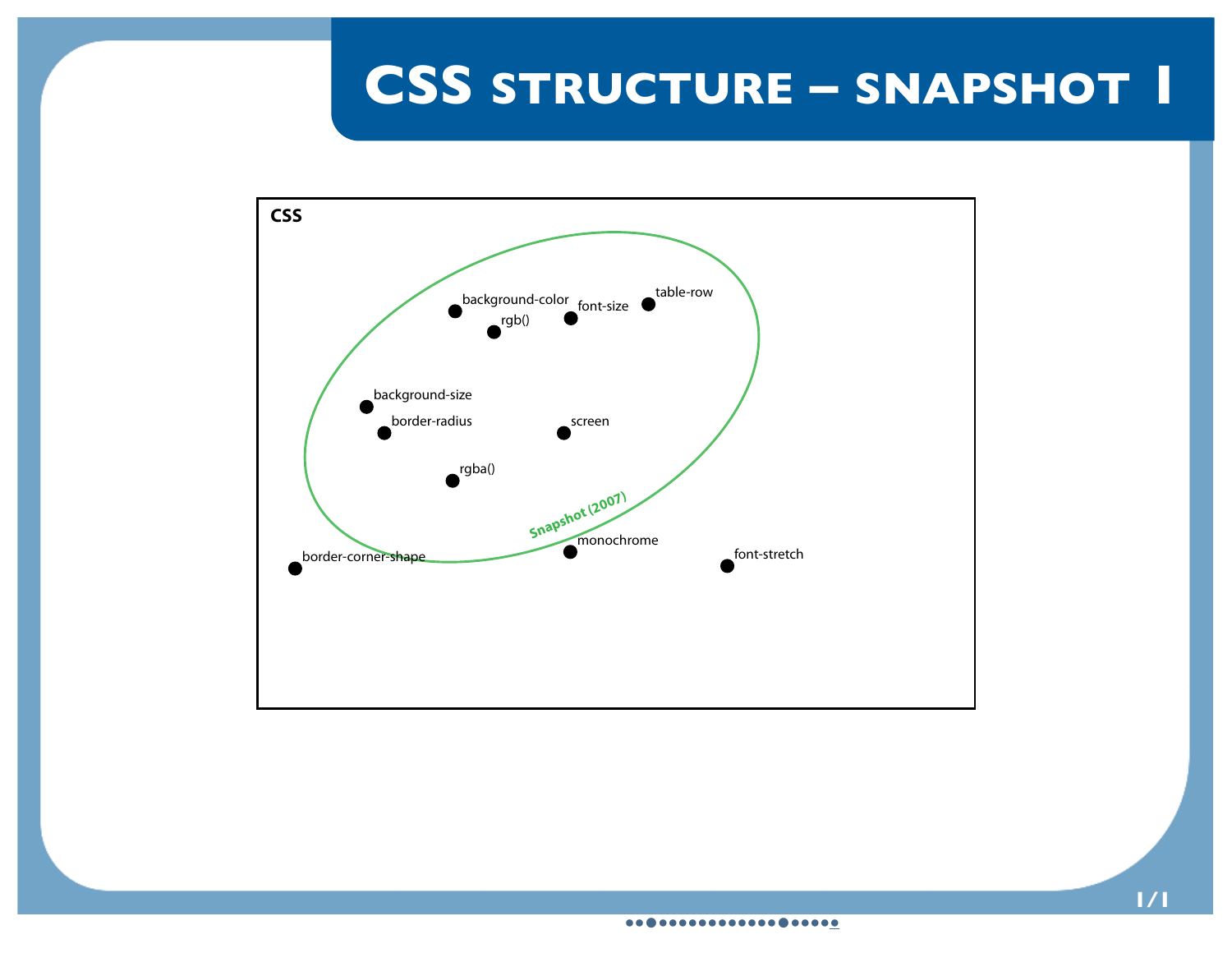## <span id="page-21-0"></span>**CSS STRUCTURE – SNAPSHOT 2**

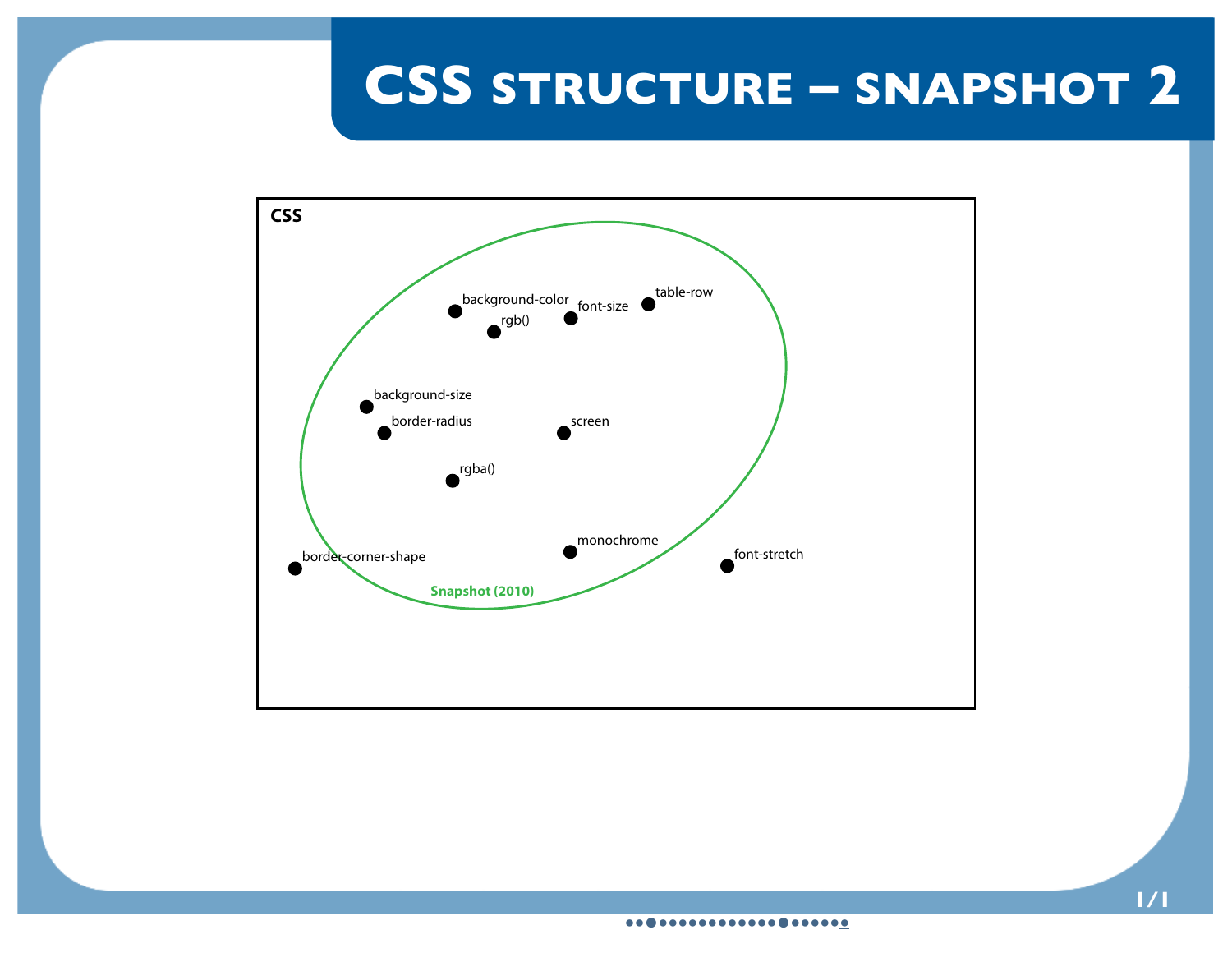## <span id="page-22-0"></span>**CSS STRUCTURE – SNAPSHOT 3**

2013…

# Now we just need a better name than "Snapshot 2013"…

More info: [CSS current work page](http://www.w3.org/Style/CSS/current-work)<sup>↑</sup> and [<www](http://lists.w3.org/Archives/Public/www-style/)[style@w3.org> mailing list](http://lists.w3.org/Archives/Public/www-style/)<sup>↑</sup>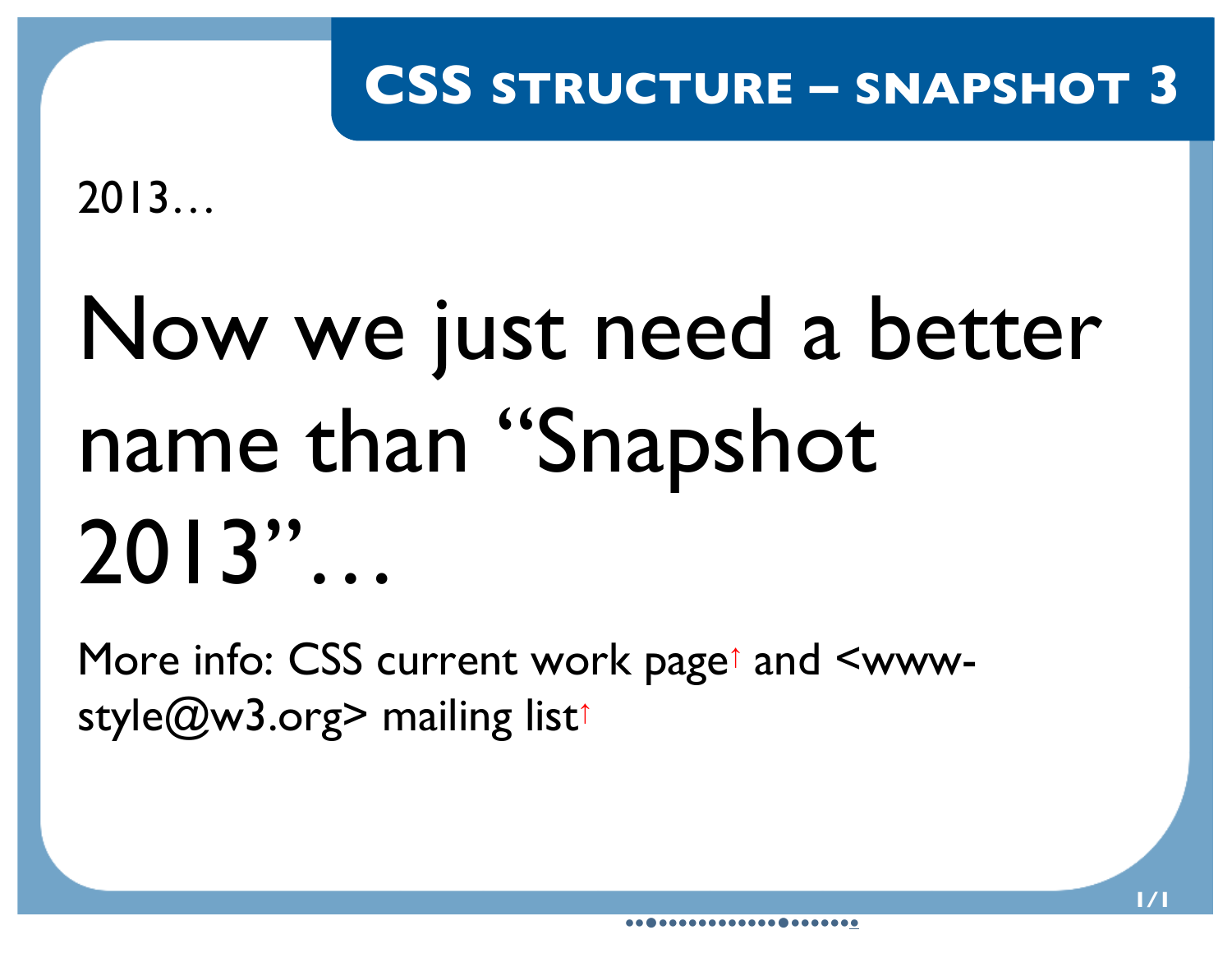#### **PART 3**

<span id="page-23-0"></span>

#### *Part 3 – Examples of current work*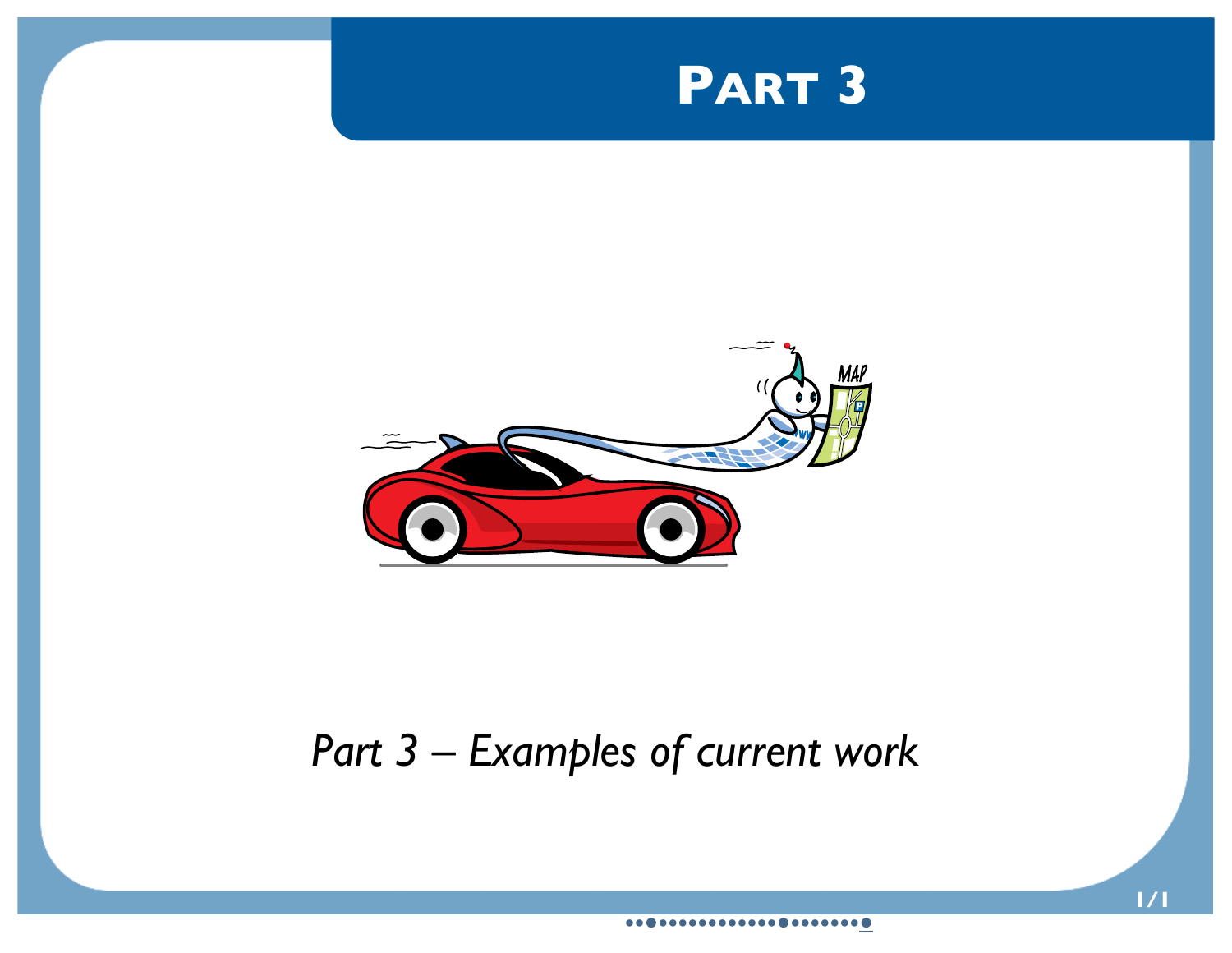#### **CURRENTLY STABLE**

<span id="page-24-0"></span>**CSS [2010](http://www.w3.org/TR/css-2010) snapshot<sup>↑</sup>**

## **CSS [2007](http://www.w3.org/TR/css-beijing) snapshot<sup>↑</sup>**

CSS Level 2 CSS Style Attributes CSS Namespaces Selectors Level 3 CSS Color Level 3

Media Queries Level 3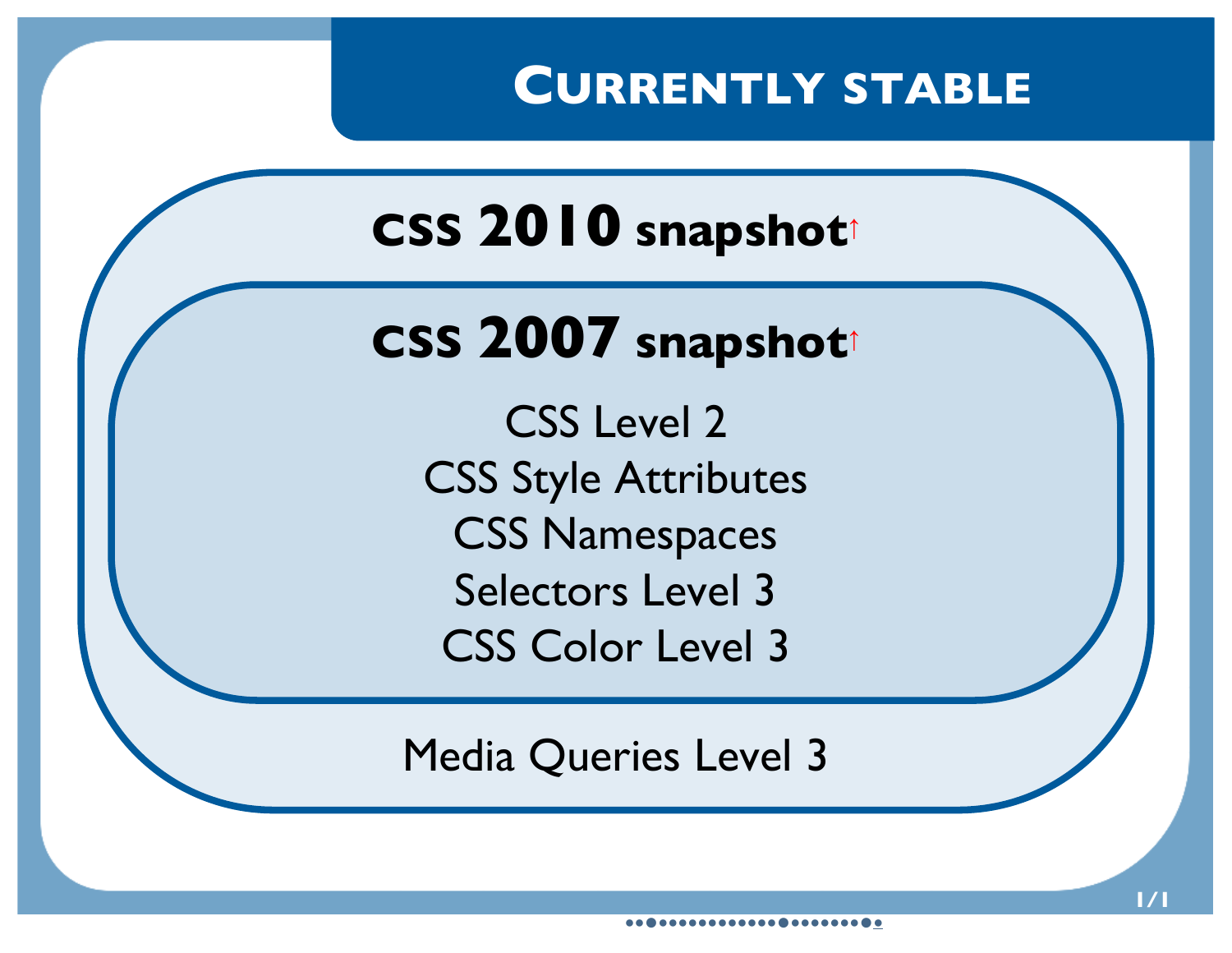#### <span id="page-25-0"></span>**GUIS AND BOOKS**

Priorities for next modules mainly come from two types of applications:

GUI for Web Applications in JavaScript

## Document

books/e-books, magazines, documentation…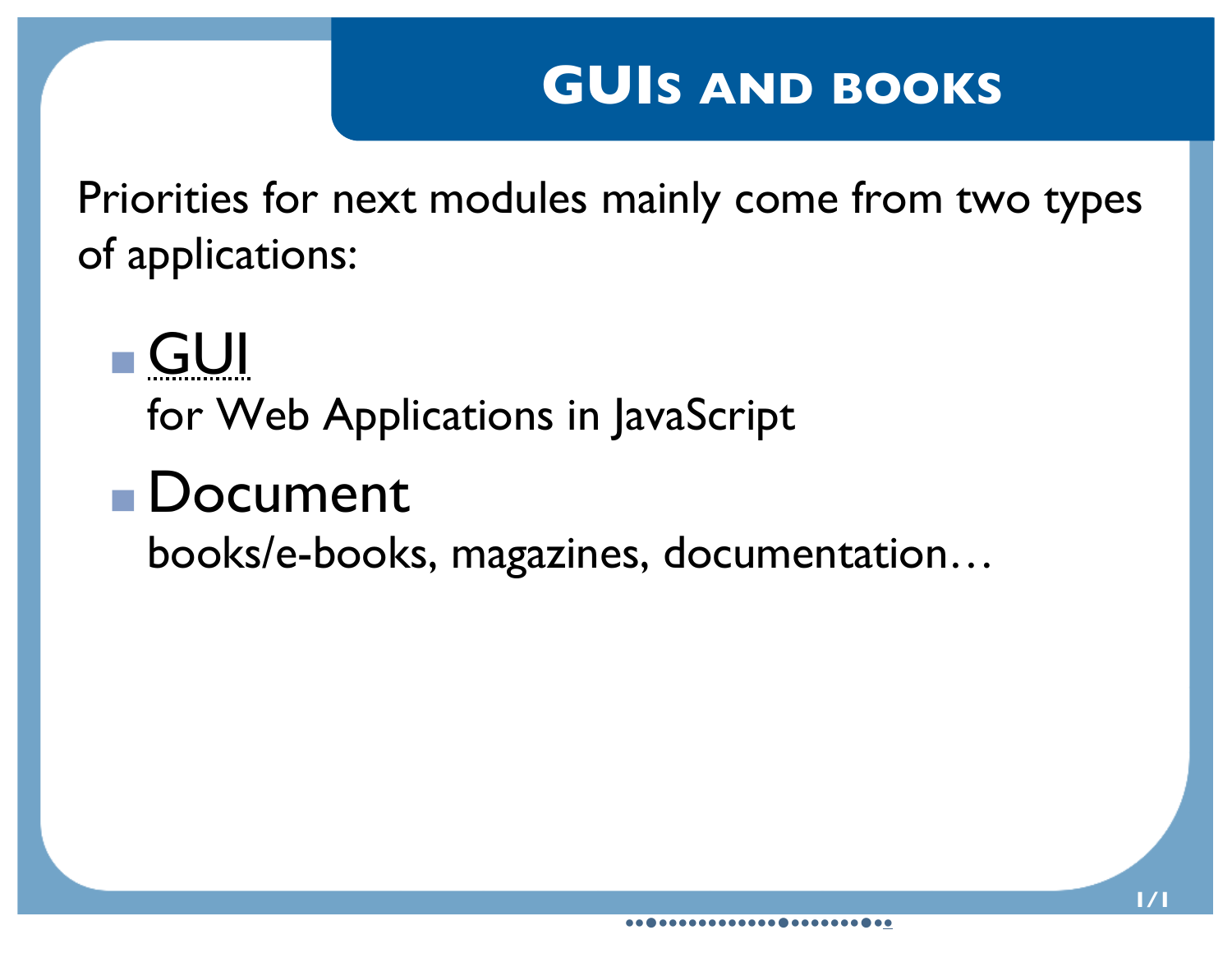## <span id="page-26-0"></span>**EXAMPLE 1: BACKGROUNDS & BORDERS**

Candidate Recommendation, seems stable, but not well tested yet

Demos:

Useful for both documents and GUIs

[Multiple backgrounds & background-size](demo-bg.html)<sup>↑</sup>

[Border-radius & box-shadow](demo-box-shadow.html)<sup>↑</sup>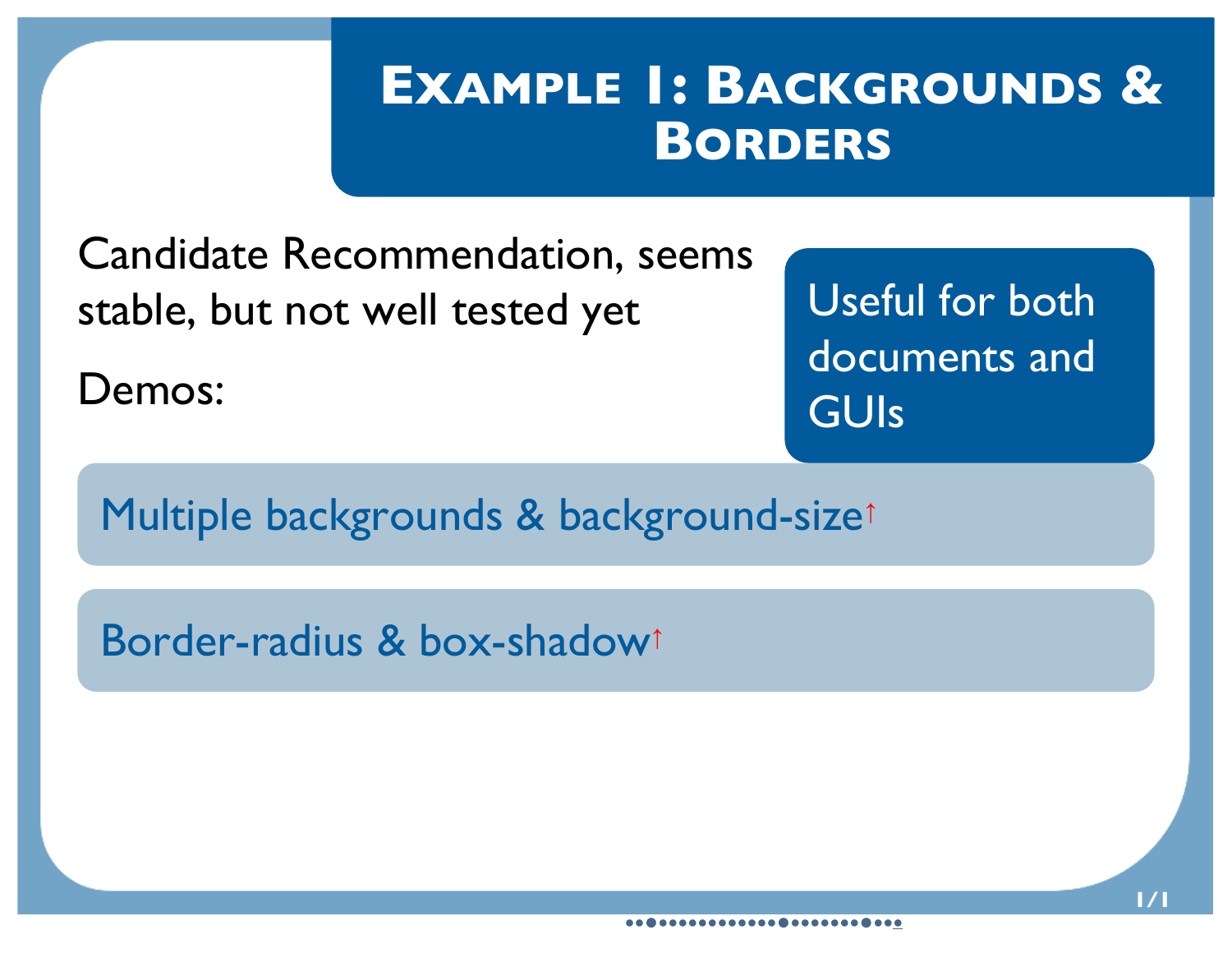## <span id="page-27-0"></span>**EXAMPLE 2: MULTI-COLUMN LAYOUT**

Candidate Recommendation, works in common cases, but still too many bugs

Mainly for books & magazines

Demo

[Two ways to specify columns](demo-width-count.html)<sup>↑</sup>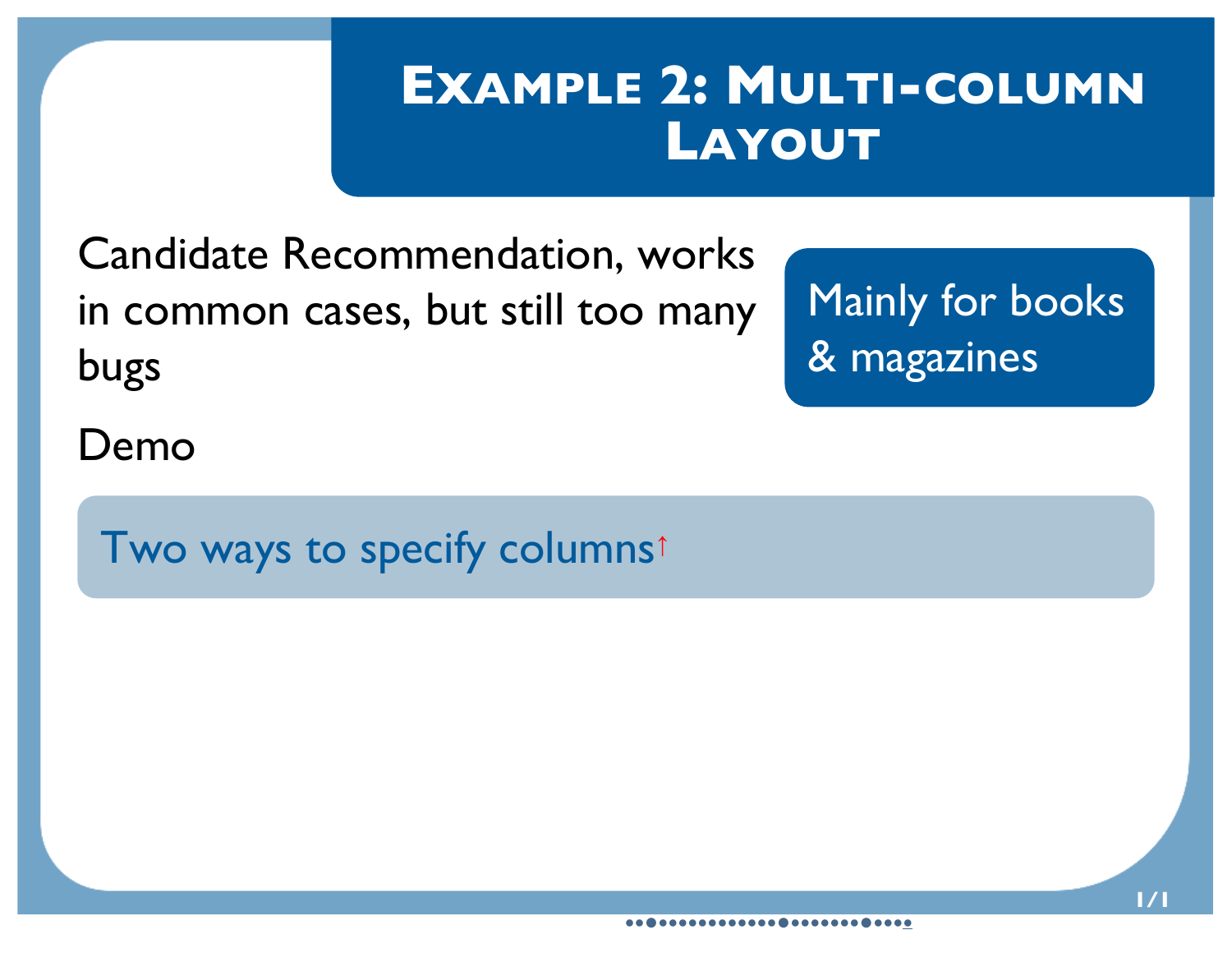## <span id="page-28-0"></span>**EXAMPLE 3: FLEXIBLE BOX LAYOUT**

Candidate Recommendation, only in Opera so far (plus experimental implementations of old drafts)

Mainly GUIs

Demo

[Vertical/horizontal, align, flex](demo-table.html)<sup>↑</sup>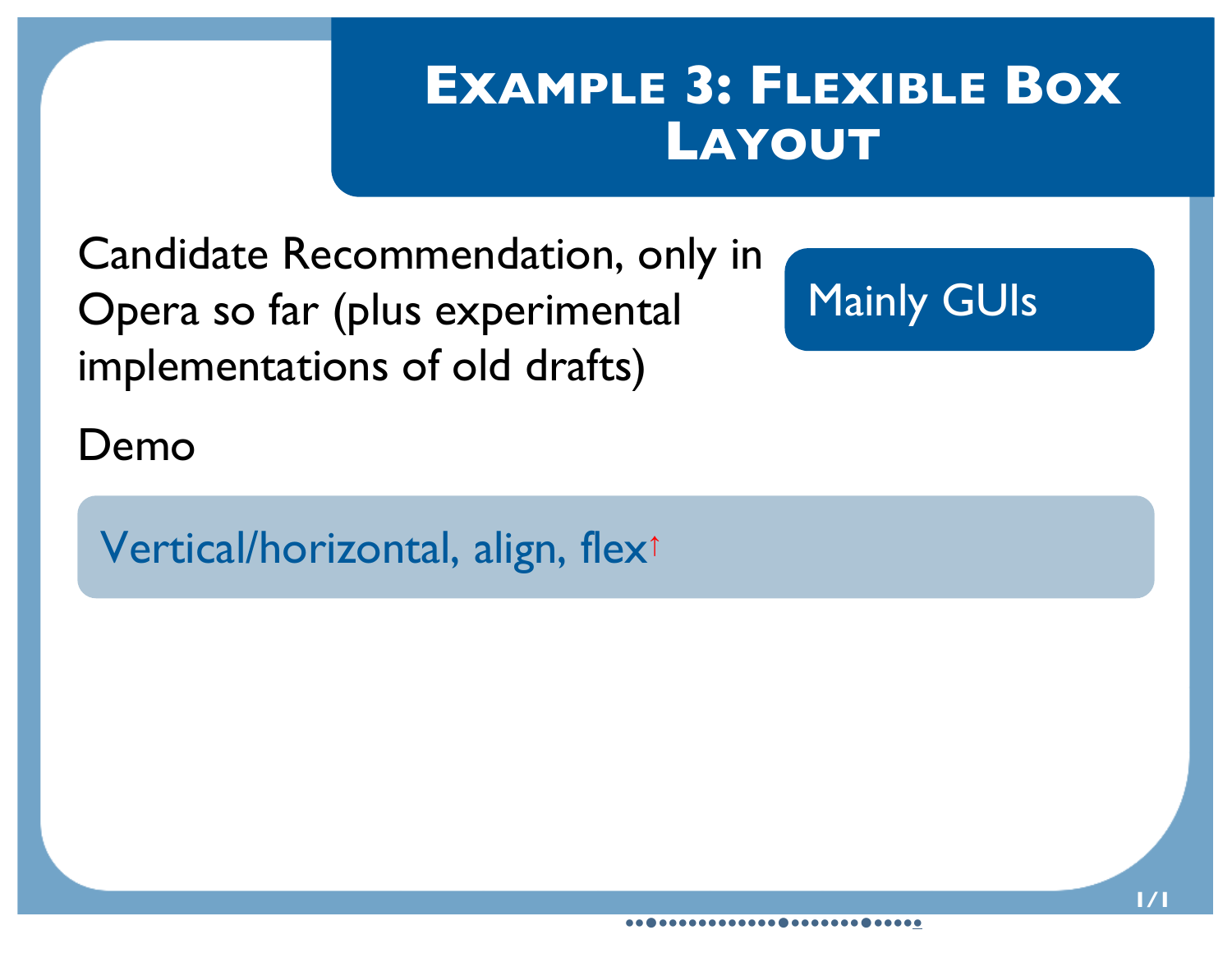## <span id="page-29-0"></span>**EXAMPLE 4: ANIMATIONS, TRANSFORMS, TRANSITIONS**

Working drafts, but expected CR soon

Mainly GUIs

Demo

This box has an animated background

This box has a transform (rotation) and a transition effect (on hover)